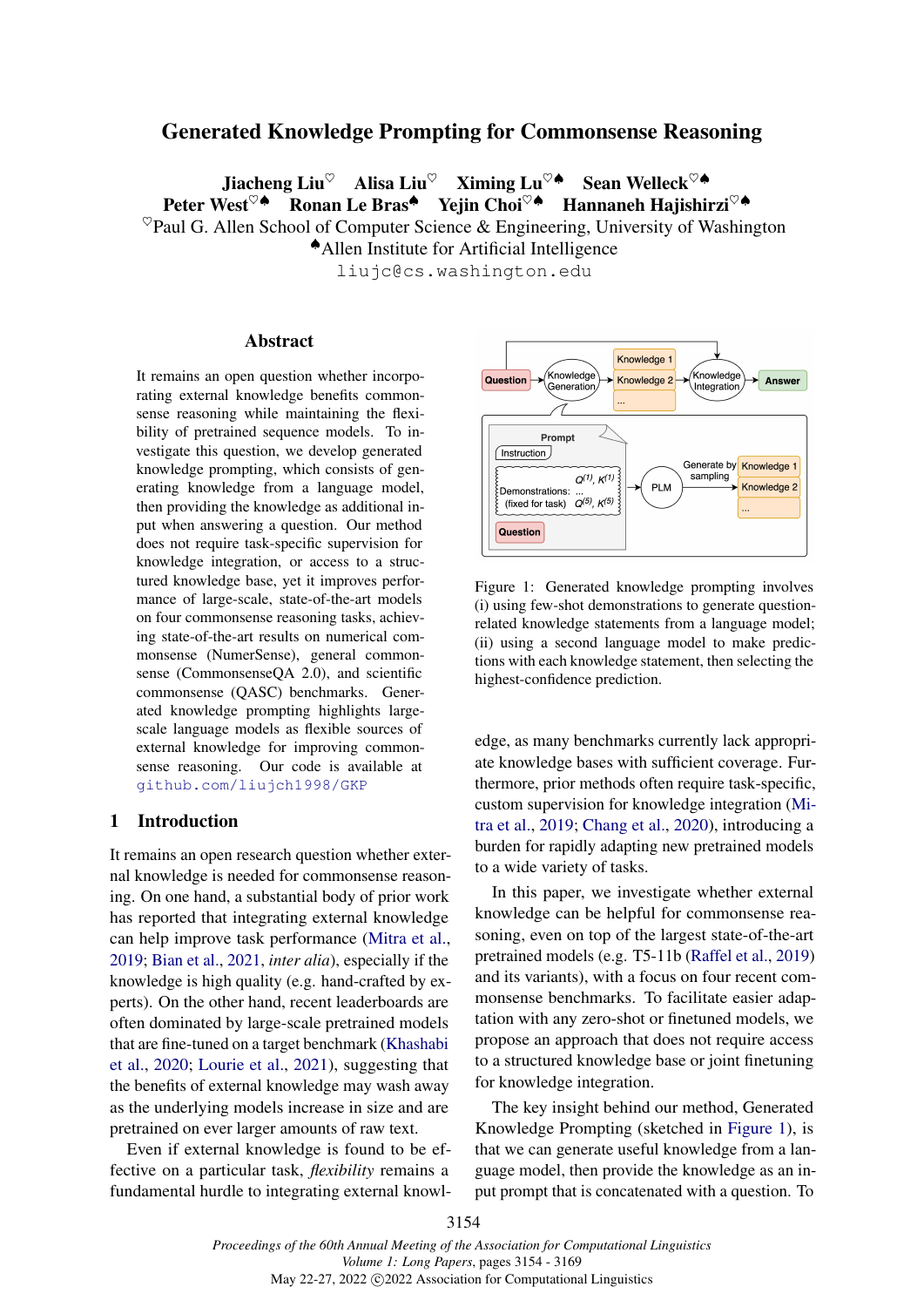<span id="page-1-0"></span>

| <b>Dataset</b>    | <b>Question</b> / Knowledge                                       | <b>Prediction</b>  | Score           |
|-------------------|-------------------------------------------------------------------|--------------------|-----------------|
| <b>NumerSense</b> | the word children means [M] or more kids.                         | one                | $0.37 \pm 0.35$ |
|                   | The word child means one kid.                                     | two                | 0.91            |
| <b>CSOA</b>       | She was always helping at the senior center, it brought her what? | feel better        | 0.9710.02       |
|                   | People who help others are usually happier.                       | happiness          | 0.98            |
| CSOA2             | Part of golf is trying to get a higher point total than others.   | yes                | 1.0010.00       |
|                   | The player with the lowest score wins.                            | no                 | 1.00            |
| OASC              | Sponges eat primarily                                             | cartilage          | 0.9510.00       |
|                   | Sponges eat bacteria and other tiny organisms.                    | krill and plankton | 0.99            |

Table 1: Examples where prompting with generated knowledge rectifies model prediction. Each section shows the correct answer in green, the incorrect answer in red, and the prediction scores from the inference model that only sees the question (top) and the same model that sees the question prompted with the given knowledge (bottom).

support a variety of settings without finetuning, the quality and flexibility of knowledge is crucial. We propose a simple, yet effective, method that elicits *knowledge statements* (i.e. knowledge expressed as natural language statements) from generic language models in a few-shot setting. Compared to prior work that elicits knowledge via clarification questions [\(Shwartz et al.,](#page-10-0) [2020\)](#page-10-0) or contrastive explanations [\(Paranjape et al.,](#page-9-4) [2021\)](#page-9-4), our approach can generate knowledge flexibly, beyond the scope of pre-defined templates [\(Table 1\)](#page-1-0).

Experiments show that our method improves both zero-shot and finetuned models on numerical commonsense (NumerSense [\(Lin et al.,](#page-9-5) [2020\)](#page-9-5)), general commonsense (CommonsenseQA [\(Talmor](#page-10-1) [et al.,](#page-10-1) [2019\)](#page-10-1), CommonsenseQA 2.0 [\(Talmor et al.,](#page-10-2) [2021\)](#page-10-2)), and scientific commonsense (QASC [\(Khot](#page-9-6) [et al.,](#page-9-6) [2020\)](#page-9-6)) benchmarks, setting a new state-ofthe-art on three of these datasets. It outperforms the template-based knowledge generation method *self-talk* [\(Shwartz et al.,](#page-10-0) [2020\)](#page-10-0), while performing comparably to retrieval-based systems.

We find three factors contribute to the performance of generated knowledge prompting: (i) the *quality* of knowledge, (ii) the *quantity* of knowledge where the performance improves with more knowledge statements, and (iii) the strategy for integrating knowledge during inference. Our qualitative analysis suggests that the generated knowledge statements cover a variety of types, and can transform commonsense question answering to explicit reasoning procedures, e.g. deduction, that are supported by off-the-shelf and finetuned language models.

### 2 Generated Knowledge Prompting

A multiple-choice commonsense reasoning task involves predicting an answer  $a \in A_q$  given a question  $q \in Q$ , where the set of choices  $A_q$  is finite and can vary by question, and both questions and answers are variable-length text sequences. Our method answers commonsense questions in two steps.

The first step is *knowledge generation*, where we use a language model  $p_G(k|q)$  to generate knowledge statements conditioned on the question:

$$
K_q = \{k_m : k_m \sim p_G(k|q), m = 1 \dots M\},\
$$

where each knowledge statement  $k_m$  is a variablelength text sequence. Intuitively, each statement contains information that is helpful for answering the question (e.g. [Table 1\)](#page-1-0).

The second step is *knowledge integration*, where generated knowledge is integrated into the decision process of a language model used for inference,

$$
\hat{a} = \underset{a \in A_q}{\arg \max} p_I(a|q, K_q)
$$

In contrast, the *vanilla* setting of using the inference model without knowledge is represented by  $\hat{a} = \arg \max_{a \in A_q} p_I(a|q).$ 

Next, we describe the knowledge generation and integration steps in detail.

### <span id="page-1-1"></span>2.1 Knowledge Generation

We generate question-related knowledge statements by prompting a language model. The prompt consists of an instruction, a few demonstrations that are fixed for each task, and a new-question placeholder. The demonstrations are human-written, and each consists of a question in the style of the task and a knowledge statement that is helpful for answering this question. For a given task, we write five demonstrations using the format in [Table 2.](#page-2-0)

We write questions (or select them from the training set, when available) that are representative of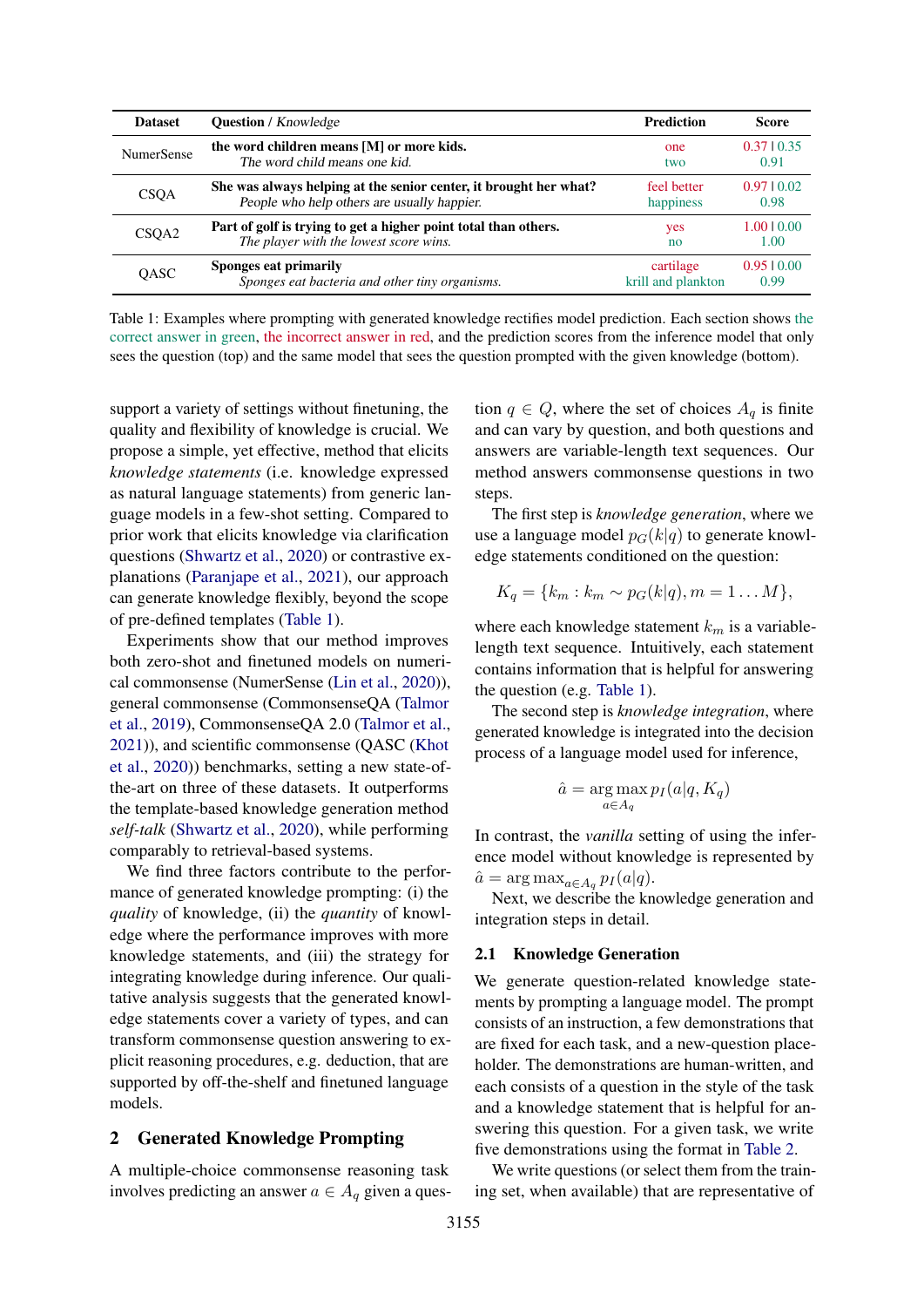<span id="page-2-0"></span>

| Task   | <b>NumerSense</b>                                                                                            | <b>OASC</b>                                                                                              |
|--------|--------------------------------------------------------------------------------------------------------------|----------------------------------------------------------------------------------------------------------|
| Prompt | Generate some numerical facts about objects. Examples:                                                       | Generate some knowledge about the input. Examples:                                                       |
|        | Input: penguins have <mask> wings.<br/>Knowledge: Birds have two wings. Penguin is a kind of bird.</mask>    | Input: What type of water formation is formed by clouds?<br>Knowledge: Clouds are made of water vapor.   |
|        |                                                                                                              |                                                                                                          |
|        | Input: a typical human being has <mask> limbs.<br/>Knowledge: <i>Human has two arms and two legs</i>.</mask> | Input: The process by which genes are passed is<br>Knowledge: Genes are passed from parent to offspring. |
|        | Input: {question}<br>Knowledge:                                                                              | Input: {question}<br>Knowledge:                                                                          |

Table 2: Prompts for knowledge generation for two of our tasks, NumerSense and QASC. The prompt consists of an instruction, five demonstrations of question-knowledge pairs, and a new question placeholder. For full prompts on all the tasks we evaluate on, see Appendix [A.2.](#page-11-0)

challenges posed by the task (e.g. numerical commonsense, scientific commonsense). We pair each question with a knowledge statement that turns the commonsense problem posed by the question into an explicit reasoning procedure, without directly answering the question. For example, the knowledge statement *Birds have two wings. Penguin is a kind of bird.* is helpful for the question Penguins have <mask> wings, because it turns the problem into deductive reasoning. Meanwhile, *Penguins have two wings.* would be a poor knowledge statement to demonstrate according to our guideline.

When generating knowledge for a new question q, we plug the question into the placeholder, and repeatedly sample generated continuations of this prompt to obtain a set of knowledge statements  $K_q = \{k_1, k_2, \ldots, k_M\}$ . For full prompts on all the tasks we evaluate on, see Appendix [A.2.](#page-11-0)

## <span id="page-2-2"></span>2.2 Knowledge Integration via Prompting

In the knowledge integration step, we use a language model – called the inference model – to make predictions with each generated knowledge statement, then select the highest-confidence prediction. Specifically, we use each knowledge statement to prompt the model, forming  $M$  knowledgeaugmented questions:

$$
q_0 = q, q_1 = [k_1||q], \ldots, q_M = [k_M||q]
$$

where [·||·] denotes text concatenation.

We compute an aggregated score for each answer choice a using the augmented question that best supports it under the inference model:

$$
p_I(a|q, K_q) \propto \max_{0 \le m \le M} p_I(a|q_m). \tag{1}
$$

Intuitively, this favors knowledge statements that strongly support one of the choices.

The predicted answer is then,

$$
\hat{a} = \underset{a \in A_q}{\arg \max} \max_{0 \le m \le M} p_I(a|q_m),
$$

which is the choice that gets most support from one of the knowledge statements. This prediction uses a single knowledge statement, which we refer to as the *selected knowledge*:

$$
\hat{k} = k_{\hat{m}} \text{ where } \hat{m} = \underset{0 \le m \le M}{\arg \max} \max_{a \in A_q} p_I(a|q_m).
$$

The inference model may be any existing language model taken off-the-shelf (i.e. zero-shot) or finetuned on the task. We do not do any further finetuning with knowledge prompting.

## 3 Experimental Setup

Here, we describe the implementation details of our method and how they are adapted to each task.

For knowledge generation, we use GPT-3 [\(Brown et al.,](#page-8-2) [2020\)](#page-8-2) as the underlying language model, where our few-shot prompting method is most effective. We generate  $M = 20$  knowledge statements for each question with nucleus sampling  $p = 0.5$  [\(Holtzman et al.,](#page-9-7) [2019\)](#page-9-7), and discard repetitions and empty strings. Generation is terminated when it exceeds 64 tokens or hits the  $\ln$  token.<sup>[1](#page-2-1)</sup>

For inference, we use off-the-shelf T5 [\(Raffel](#page-9-3) [et al.,](#page-9-3) [2019\)](#page-9-3) and GPT-3, as well as finetuned models that are state-of-the-art on each dataset, including UnifiedQA (UQA) [\(Khashabi et al.,](#page-9-1) [2020\)](#page-9-1) and Unicorn [\(Lourie et al.,](#page-9-2) [2021\)](#page-9-2). See details in the task setup below.

### 3.1 Datasets and Task Setup

<span id="page-2-3"></span>We evaluate our method on four commonsense reasoning datasets which cover a variety of challenges and problem formats.

<span id="page-2-1"></span> $1$ An exception is with the CSQA2 dataset, where for the best results we choose  $M = 5$  and allow for up to 128 tokens in each generation.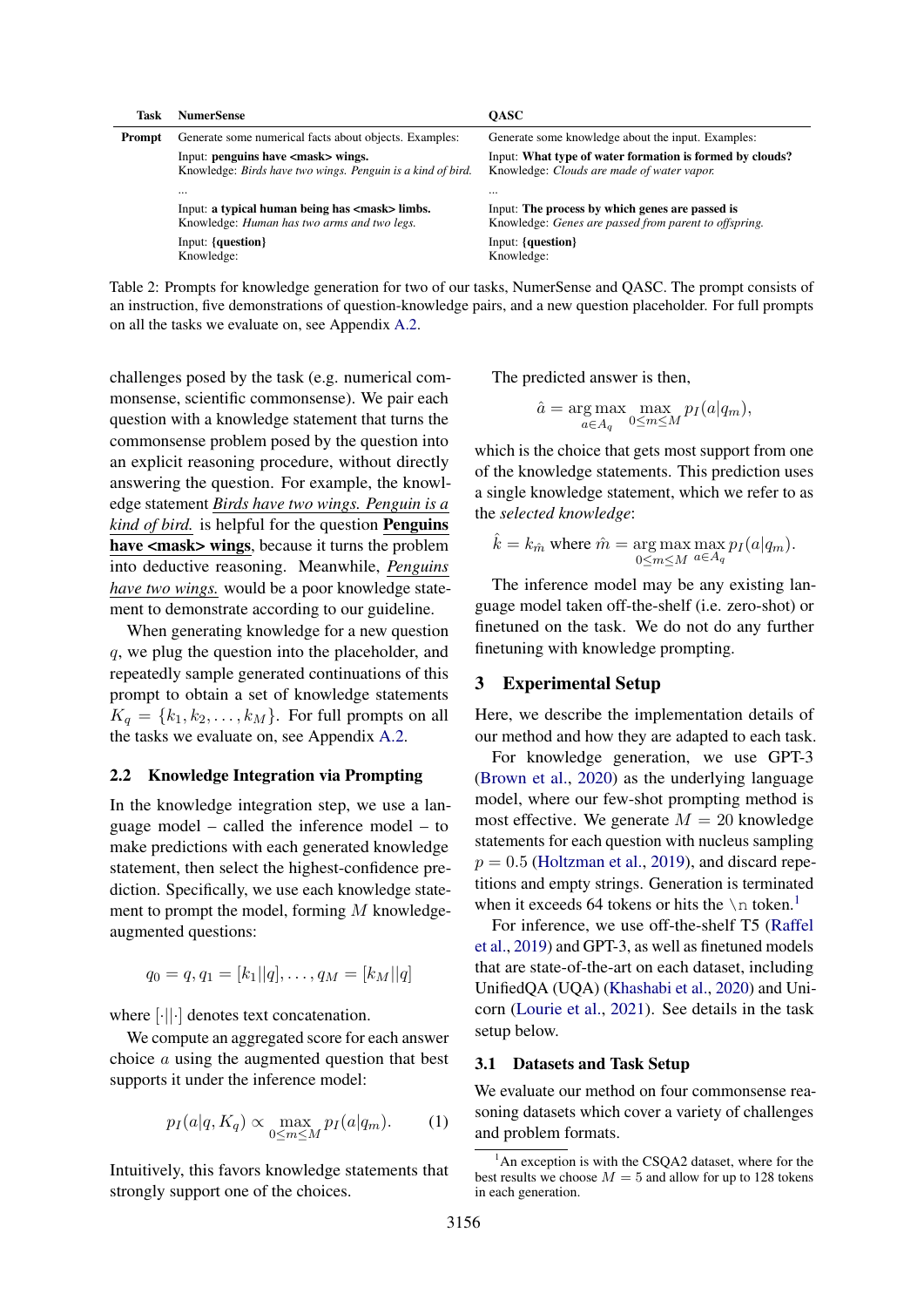NumerSense [\(Lin et al.,](#page-9-5) [2020\)](#page-9-5) consists of numerical statements about common objects and concepts where for each sentence we need to recover a masked number word. The choices are integers ranging from zero to ten, plus the word *no*, so the task can be framed as a multiple-choice problem. Since NumerSense is a diagnostic dataset, we only use zero-shot inference models, which is the current SOTA. We follow [Zhang](#page-10-3) [\(2021\)](#page-10-3) who uses the state-of-the-art zero-shot T5 with text-infilling setup and select the choice with highest likelihood on its token(s). We also implement zero-shot GPT-3 inference, where we plug in each choice to the question and compute the choice probability as the generative probability of the entire sentence, normalized over all the choices.

CommonsenseQA (CSQA) [\(Talmor et al.,](#page-10-1) [2019\)](#page-10-1) is a 5-way multiple-choice QA dataset about common world scenarios. We do inference with the zero-shot and finetuned T5 models. For zero-shot T5, we format the question as text-infilling, and predict the choice with highest sequence-to-sequence language modeling probability. For finetuned T5 (including UnifiedQA which is SOTA), we use the same setup as [Khashabi et al.](#page-9-1) [\(2020\)](#page-9-1).

CommonsenseQA 2.0 (CSQA2) [\(Talmor et al.,](#page-10-2) [2021\)](#page-10-2) is a binary classification dataset where we need to judge whether commonsense statements are true or false. We only do inference with the finetuned model, due to poor calibration of zero-shot models on this dataset. We use finetuned Unicorn [\(Lourie et al.,](#page-9-2) [2021\)](#page-9-2), which is the current SOTA, following the setup in [Talmor et al.](#page-10-2) [\(2021\)](#page-10-2).

QASC [\(Khot et al.,](#page-9-6) [2020\)](#page-9-6) is an 8-way multiplechoice QA dataset about grade school science. This dataset also includes two pieces of background knowledge per question, whose composition fully answers the question. We do inference with zeroshot T5 and finetuned T5 (including UnifiedQA which is SOTA), using the same setups as CSQA.

## 3.2 Knowledge Generation Baselines

We study the impact of our knowledge generation method (shorthanded as  $K$ ) by comparing with the following baselines:

No knowledge  $(\emptyset)$  We refer to inference without any knowledge statements as the *vanilla* baseline.

Random sentences (R) Sampling random sentences from the language model without conditioning on the question. We use the same implementation setup as our knowledge generation method (i.e. also using GPT-3, with the same hyperparameters). Context sentences (C) Sampling sentences from the context of the question. This is implemented by sampling text continuations of the question from the language model. We use the same implementation setup as our knowledge generation method.

**Template-generated knowledge**  $(T)$  Self-talk [\(Shwartz et al.,](#page-10-0) [2020\)](#page-10-0) uses manually-designed templates to elicit knowledge statements from language models. For fair comparison, we use GPT-3 as the knowledge generator in self-talk, and bound the number of generations to  $M = 20$  per question. Templates and other hyperparameters are kept the same as their original paper.

Retrieval-based knowledge (IR) Instead of being generated, knowledge can be retrieved from appropriate sources. We consider the following retrieval-based methods. For NumerSense, knowledge is retrieved from sentences in Wikipedia and GenericsKB. For CSQA2, we use snippets returned by Google when querying the question. For QASC, we use the associated fact sentences that are used to create each question.

Answers (A) Instead of generating knowledge, GPT-3 can be prompted to generate direct answers to questions. In the prompts, we use the same input questions as those in knowledge generation, while replacing the knowledge statement with the ground truth answer. We consider two baselines: (1) Generate one answer per question and use this to measure the performance of the few-shot GPT-3 inference model; (2) Generate  $M = 20$  answers per question, and use these answers to prompt the SOTA inference models.

# 4 Experimental Results

As we will show, our generated knowledge prompting method sets new state-of-the-art results on most datasets we evaluate on, and works well under both zero-shot and finetuned settings. In particular, our knowledge generation outperforms naive baselines as well as template-based knowledge generation, and is on-par with retrieval-based systems.

## 4.1 Overall Performance

[Table 3](#page-4-0) shows the results on zero-shot and finetuned models following our task setups.

New state-of-the-art. We apply our method on top of the same inference model used in the previous state-of-the-art. On NumerSense, we achieve a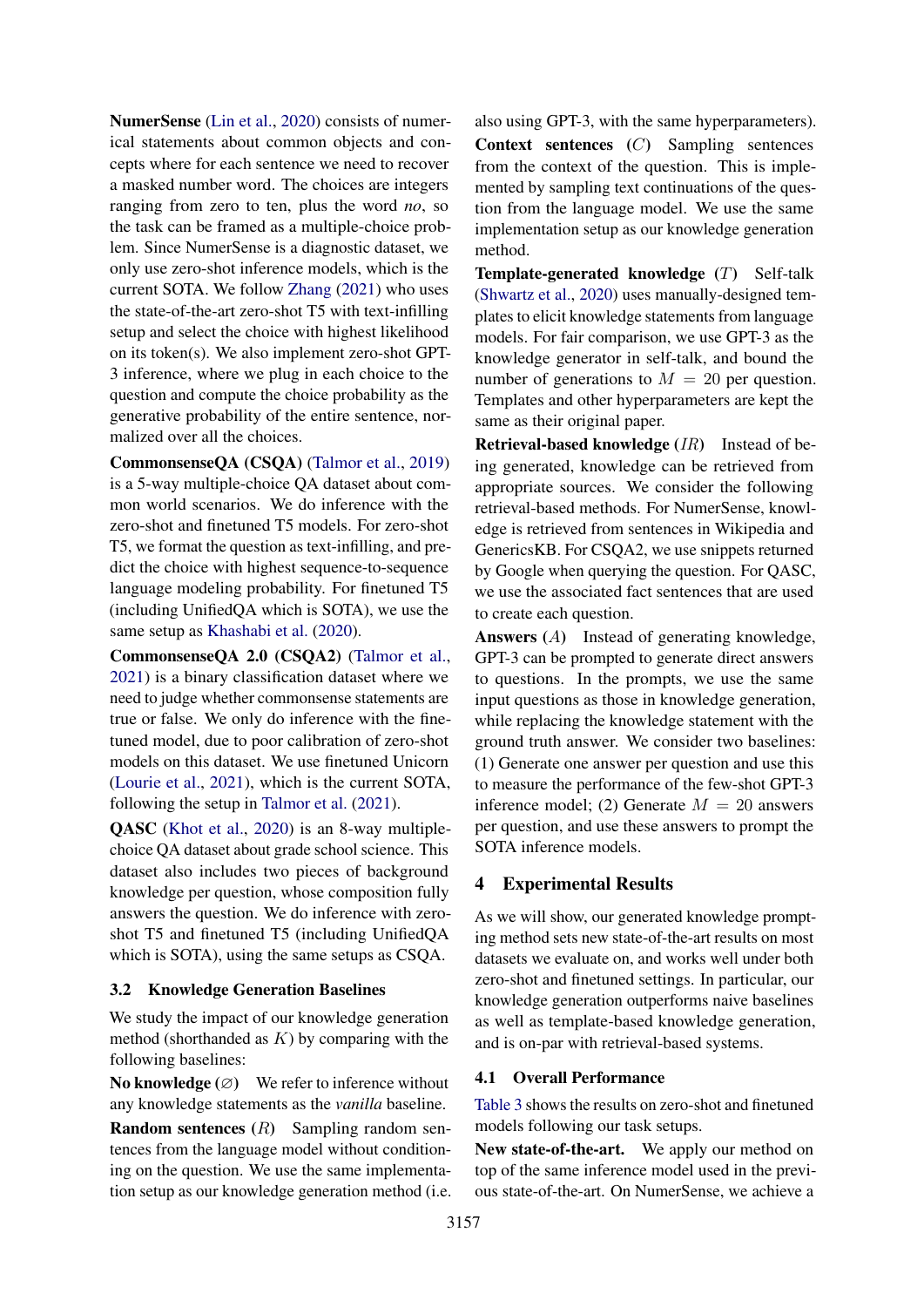<span id="page-4-0"></span>

|           |                                |                          | А                        |                   | $B_1$                    | $B_2$                    |             | C                        |       | $D_1$                    |                         | $D_2$                      |
|-----------|--------------------------------|--------------------------|--------------------------|-------------------|--------------------------|--------------------------|-------------|--------------------------|-------|--------------------------|-------------------------|----------------------------|
|           | <b>Dataset</b>                 |                          | <b>NumerSense</b>        |                   | <b>CSQA</b>              | <b>CSOA</b>              |             | CSQA2                    |       | <b>QASC</b>              |                         | <b>QASC</b>                |
|           | <b>Inference Model</b>         | $T5-11b$                 |                          |                   | T5-11b UQA-11b-ft        | Unicorn-ft               |             | $T5-11b$                 |       | $UOA-11b-ft$             |                         |                            |
|           |                                | dev                      | test <sub>core</sub>     | $test_{all}$      | dev                      | dev                      | dev         | test                     | dev   | test                     | dev                     | test                       |
| £         | $(\emptyset)$ Vanilla baseline | 67.5                     | 70.23                    | 64.05             | 39.89                    | 85.18                    | 69.9        | $70.2^{\dagger}$         |       |                          | 48.16 44.89 81.75 76.74 |                            |
| ئ         | $(R)$ Random sentences 68.5    |                          | $\overline{\phantom{0}}$ |                   | 21.79                    | 85.42                    | 70.37       | $\equiv$                 | 49.35 | $\overline{\phantom{0}}$ | 82.18                   |                            |
|           | $(C)$ Context sentences        | 70.5                     | $\overline{\phantom{0}}$ |                   | 42.51                    | 85.34                    | 70.92       | $\overline{\phantom{0}}$ | 55.83 | $\overline{\phantom{m}}$ | 82.61                   | $\overline{\phantom{0}}$   |
|           | $(T)$ Template-based           |                          |                          | $\qquad \qquad -$ | 45.37                    |                          |             |                          |       |                          |                         |                            |
| Knowledge | (IR) Retrieval-based           | $\overline{\phantom{m}}$ | 70.41                    | $65.10**$         |                          | $\overline{\phantom{0}}$ | <b>74.0</b> | $73.3^{\dagger\dagger}$  | 76.89 | $\equiv$                 | 90.06                   |                            |
|           | $(A)$ Answers                  | 73.0                     |                          |                   | 51.84                    | 84.93                    | 69.22       | $\equiv$                 | 52.48 | $\overline{\phantom{0}}$ | 81.53                   |                            |
|           | $(K)$ Ours                     | 78.0                     | 79.24                    | 72.47             | 47.26                    | 85.34                    | 72.37       | 73.03                    |       |                          | 58.32 55.00 84.02       | 80.33                      |
|           | prev. SOTA (no IR)             |                          | 72.61                    | $66.18*$          | $\overline{\phantom{0}}$ | 79.1 (test) $#$          | 69.9        | $70.2^{\dagger}$         |       |                          |                         | $81.75$ 76.74 <sup>‡</sup> |
|           | Few-shot GPT-3 Infer.          | 60.5                     |                          |                   |                          | 71.58                    | 53.80       |                          |       |                          | 66.09                   |                            |

Table 3: Experimental results of applying different knowledge generation methods on various tasks and inference models. T5-11b is the zero-shot inference model, whereas other inference models are finetuned based on T5-11b. We **bold** the best and underline the second best numbers. Previous SOTA and retrieval-based methods are also based on the inference model in their corresponding column: \* T5-11b 1.1 +digits (Submission by ISI Waltham); \*\* T5-11b + IR [\(Yan,](#page-10-4) [2021\)](#page-10-4); # UQA-11b-ft [\(Khashabi et al.,](#page-9-1) [2020\)](#page-9-1) (SOTA of single-model methods without referencing ConceptNet); † Unicorn-ft [\(Talmor et al.,](#page-10-2) [2021\)](#page-10-2); †† Unicorn-ft + Google snippets [\(Talmor et al.,](#page-10-2) [2021\)](#page-10-2); ‡ UQA-11b-ft [\(Khashabi et al.,](#page-9-1) [2020\)](#page-9-1).

6% (66.18  $\rightarrow$  72.47) improvement over the previous best method based on the zero-shot T5 model. The previous state-of-the-art among non-retrieval methods on CSQA2 is based on the finetuned Unicorn model, upon which we improve by 2% (70.2  $\rightarrow$  73.03). For QASC, the previous best is based on the finetuned UnifiedQA model, upon which we improve by 3% (76.74  $\rightarrow$  80.33).

**Zero-shot settings.** Columns  $A$ ,  $B_1$ , and  $D_1$ in [Table 3](#page-4-0) show that our method substantially improves zero-shot inference models, by 7% to 10% across NumerSense (64.05  $\rightarrow$  72.47), CSQA  $(39.89 \rightarrow 47.26)$ , and QASC  $(44.89 \rightarrow 55.00)$ .

**Finetuned settings.** Columns  $B_2$ , C, and  $D_2$  in [Table 3](#page-4-0) indicate that our method consistently improves upon the vanilla baseline set by finetuned inference models (though by smaller margins than in the zero-shot settings).

## 4.2 Knowledge Generation Methods

[Table 3](#page-4-0) reports the performance with different knowledge generation baselines. Generally, random sentences barely help and even hurt the inference model, whereas context sentences of the question provide some gain. In contrast, knowledge generated by our method consistently leads to substantial performance improvements, which implies that our knowledge is of high quality.

Knowledge is an essential factor. The few-shot GPT-3 model is poorly calibrated to directly answer commonsense questions, underperforming our best models by 14% to 20% across all tasks. Even when we use answers generated by few-shot GPT-3 to prompt the SOTA inference models, this still significantly falls behind our method on almost all the tasks and models we consider (with one exception – CSQA with T5 inference). Through the medium of *knowledge*, our method can effectively leverage useful information possessed by GPT-3 to help improve even the SOTA models on various commonsense reasoning tasks.

Our knowledge outperform template generated knowledge. We compare our knowledge generation method with the template-based *self-talk* on the CSQA dev set. (CSQA is the only task we experiment with that has self-talk templates available.) Our method leads to a larger improvement over the T5-11b baseline than self-talk (by 1.89%), showing that it is better at eliciting helpful knowledge from models.

Our knowledge is comparable with retrievalbased knowledge. On NumerSense, the retrieved knowledge only improves inference performance by 0.18% on test-core and 1.02% on test-all, while our method further outperforms it by 8.83% and 7.37%, respectively. This shows that knowledge retrieved from a loosely-related knowledge base can be far less useful than our generated knowledge. On CSQA2, although we are not able to beat the web-retrieved knowledge,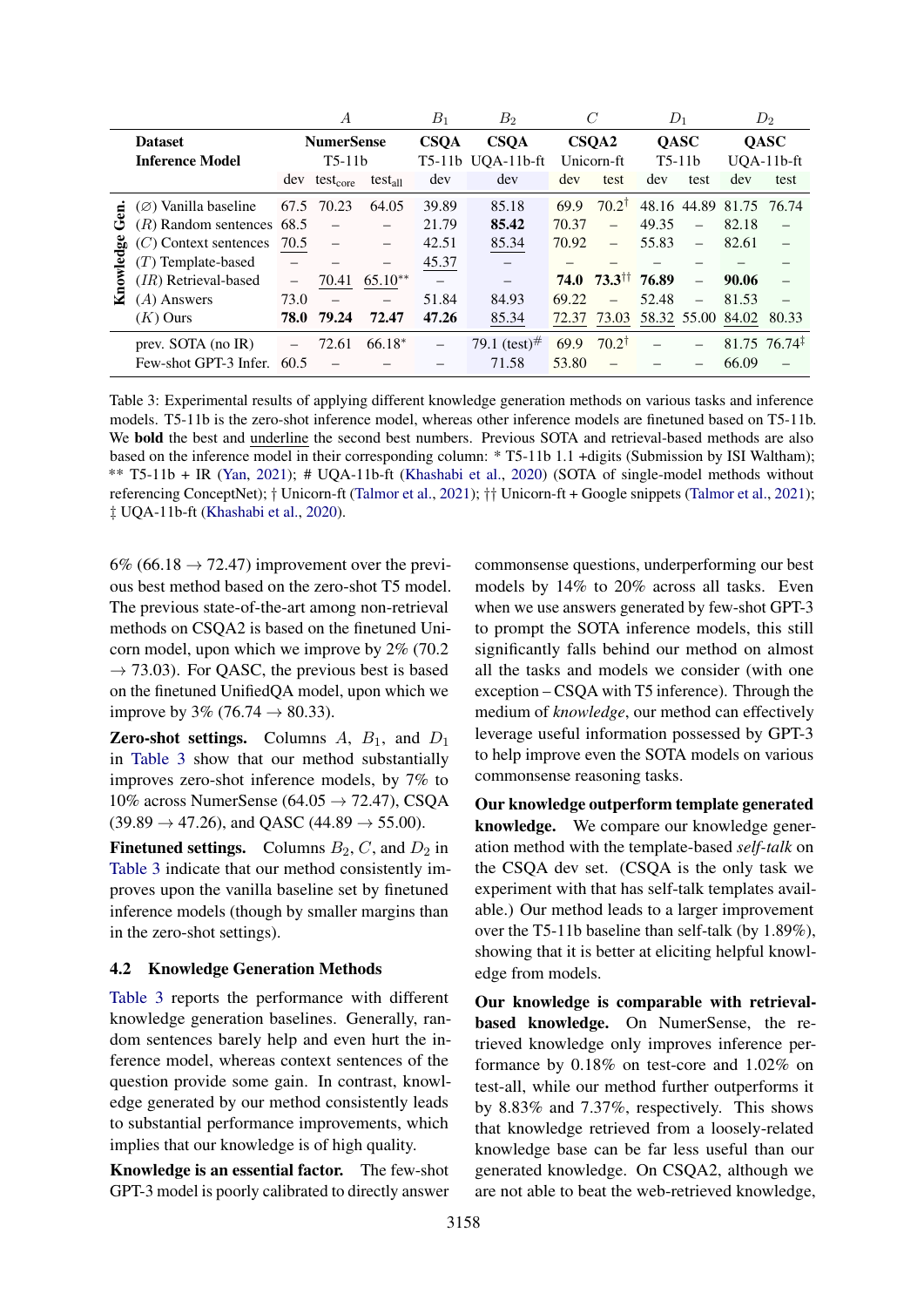<span id="page-5-0"></span>

Figure 2: Performance with different number of generated knowledge statements per question (QASC dev set, T5-11b inference model).

<span id="page-5-1"></span>

| <b>Integration method</b> | <b>OASC-dev</b> |
|---------------------------|-----------------|
| <b>OUTS</b>               | 58.32           |
| Mixture-of-Experts        | 56.26           |
| Product-of-Experts        | 55.94           |

Table 4: Performance with different knowledge integration methods (QASC dev set, T5-11b inference model).

our method still bridges the performance gap without referring to Google search. For QASC, the "retrieved" knowledge is actually gold knowledge from a knowledge base that was used to construct the dataset. As a result, our generated knowledge falls significantly short of the retrieved knowledge. In summary, our generated knowledge is roughly comparable with retrieved knowledge in terms of downstream performance, and is most valuable when there is no appropriate in-domain knowledge base to retrieve from.

#### 4.3 Analysis

Better performance with more knowledge. We analyze the impact of the number of generated knowledge statements, M, and show the results in [Figure 2.](#page-5-0) Generally, the performance increases with the quantity of knowledge statements. It saturates at  $M = 20$  and begins to decline when more knowledge statements are introduced, which may be because more noisy knowledge is generated.

The knowledge integration method. In addition to the knowledge integration method described in [§2.2,](#page-2-2) we experiment with two alternatives: Mixture-of-Experts (MoE) and Product-of-Experts (PoE) [\(Hinton,](#page-9-8) [2002\)](#page-9-8). These make the following modifications to [Equation 1,](#page-2-3) respectively:

$$
\text{MoE: } p_I(a|q, K_q) \propto \sum_{0 \le m \le M} p_I(a|q_m), \quad (2)
$$

PoE: 
$$
p_I(a|q, K_q) \propto \prod_{0 \le m \le M} p_I(a|q_m)
$$
. (3)

<span id="page-5-2"></span>

Figure 3: Improvement on top of different sizes of inference model (Numersense dev set).

<span id="page-5-3"></span>

Figure 4: Improvement by different sizes of knowledge generation model (Numersense dev set, T5-11b inference model).

The results in [Table 4](#page-5-1) indicate that our knowledge integration method  $-$  i.e. adaptively choosing the best knowledge to rely on – is best among the three.

Lightweight inference models and amplification. We found that the size of inference model affects the magnitude of improvement. [Figure 3](#page-5-2) shows the NumerSense performance gain on top of different sizes of inference model. As we use smaller inference models, the performance gain increases drastically. In particular, with our method the smallest T5 model is as powerful as the T5-3b baseline, and T5-large outperforms the GPT-3 baseline. This indicates that model-generated knowledge can enable high performing, yet lightweight, inference models. Furthermore, the improvement does not diminish as the inference model becomes as big as the knowledge generation model, as the inference by GPT-3 can benefit by 9.0% from the knowledge elicited from itself. This indicates that our method can somewhat *amplify* the useful knowledge already possessed by the model, leading to better predictions.

The size of knowledge generation model. [Fig](#page-5-3)[ure 4](#page-5-3) shows the NumerSense performance gain when using different sizes of GPT-3 as the knowledge generation model. On top of the T5-11b inference model, The 6.7B knowledge model gives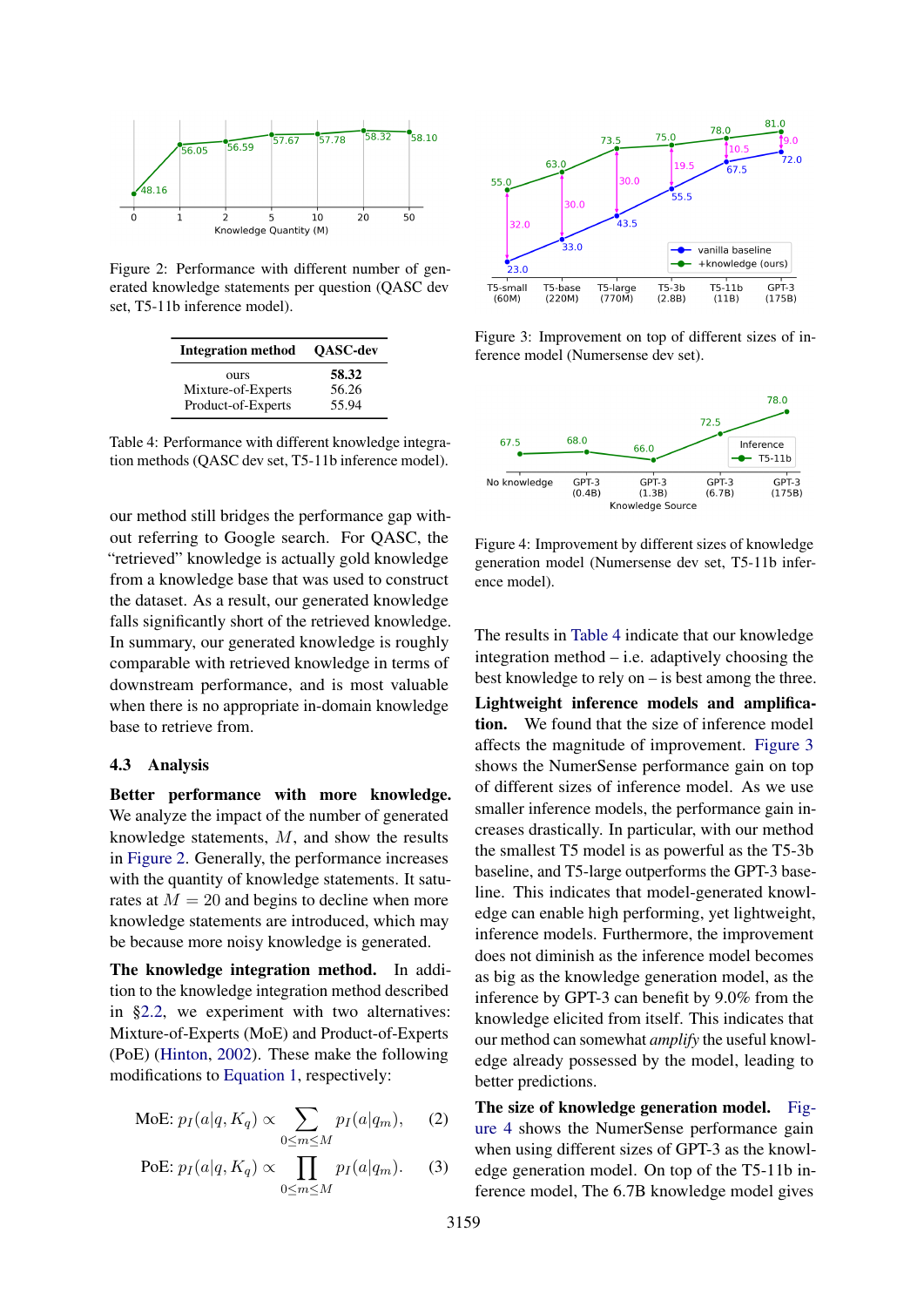<span id="page-6-0"></span>

Figure 5: Human evaluation of generated knowledge. Left: Percentage of good knowledge statements along each axis. Right: Agreement between human and machine on helpfulness of selected knowledge.

a 5.0% improvement, narrower than the 10.5% improvement given by the 175B knowledge model. The 1.3B and 0.4B knowledge models do not give a significant improvement. Therefore, we do not necessarily need the largest version of GPT-3 as the knowledge source, though we do need the model to be relatively large in order to generate useful and reliable knowledge.

### 4.4 Human Evaluation

We conduct a human evaluation on NumerSense and QASC to study the quality of generated knowledge and the interpretability of its impact on task performance.

Evaluation. We report the quality of knowledge statements along four axes: (1) *Grammaticality*: whether it is grammatical; (2) *Relevance*: whether it is relevant to the topic or concepts mentioned on the question; (3) *Factuality*: whether it is (mostly) factually correct; and (4) *Helpfulness*: whether it helps answering the question in an either direct or indirect way, and may fall into one of the three categories: helpful (i.e. supports the correct answer), harmful (i.e. negates the correct answer or supports an incorrect answer), or neutral (neither helpful nor harmful). These metrics are adapted from [Shwartz](#page-10-0) [et al.](#page-10-0) [\(2020\)](#page-10-0) and are defined in Appendix [A.3.](#page-11-1)

From each dataset, we sample up to 50 *selected knowledge* ([§2.2\)](#page-2-2) that change the correctness of T5-11b's prediction (i.e. rectifies model prediction from wrong to right, or misleads model prediction from right to wrong). The knowledge are labeled by two NLP experts and a moderate level of agreement was reached (Fleiss Kappa  $\kappa = 0.57$  [\(Landis](#page-9-9) [and Koch,](#page-9-9) [1977\)](#page-9-9)). To ensure objectivity, it is not revealed to the annotators whether the knowledge rectifies or misleads the model prediction.

Results. [Figure 5](#page-6-0) summarizes the results. The vast majority of selected knowledge are grammatical and relevant to the question, and 83% of them are factually correct. 72% are seen as being helpful for answering the question according the human evaluators, whereas 13% are harmful. Out of the knowledge statements that rectify the model predictions, 93% are labeled as helpful by the human evaluators; in contrast, when the knowledge statement misleads the model, only 21% are labeled as helpful, and 39% harmful. Of the knowledge deemed helpful by human *and* rectifies model prediction, 95% are factual, while of those deemed harmful by human *and* misleads model prediction, 86% are non-factual, suggesting that improving knowledge factuality is a promising path towards more helpful knowledge. We also analyzed the nonselected knowledge and found that these statements have slightly lower factuality and helpfulness than the selected knowledge.

#### 4.5 Qualitative Examples

[Table 5](#page-7-0) shows a few examples where the generated knowledge rectifies model prediction. Due to space constraints we only show the *selected knowledge* ([§2.2\)](#page-2-2) for each question. In all examples, the model without prompted knowledge assigns a higher score to an incorrect answer than the correct answer, while with knowledge prompting, the correct answer is assigned a much higher score. Prompting with generated knowledge can transform commonsense reasoning into explicit reasoning procedures such as paraphrasing, induction, deduction, analogy, abductive reasoning, logical elimination, negation, and numerical reasoning.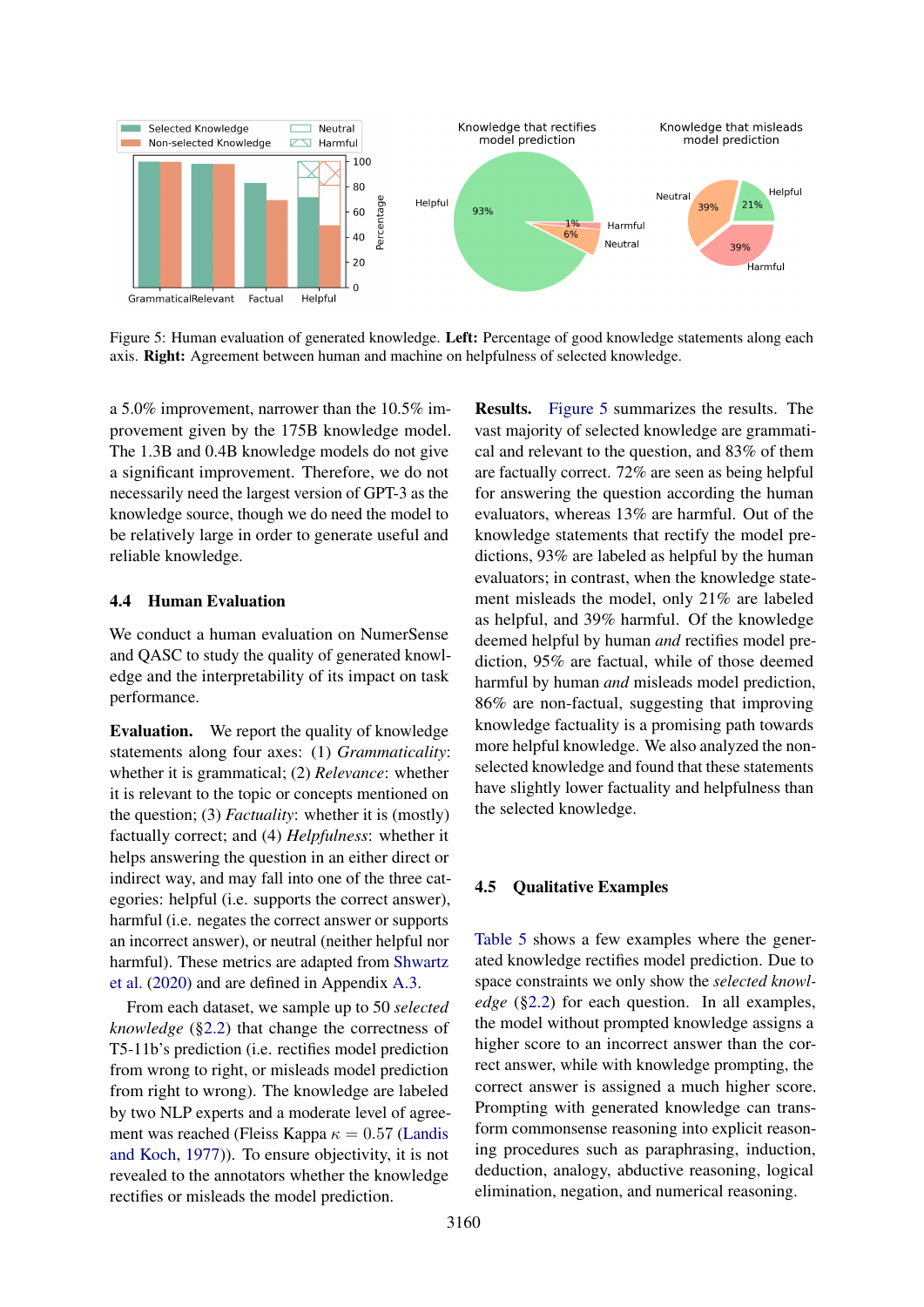<span id="page-7-0"></span>

| <b>Dataset</b>    | <b>Question</b> / Knowledge                                                                                  | <b>Prediction</b>             | <b>Score</b>             | <b>Reasoning</b>            |
|-------------------|--------------------------------------------------------------------------------------------------------------|-------------------------------|--------------------------|-----------------------------|
| <b>NumerSense</b> | clams have evolved to have [M] shells.<br>Clams have a bivalve shell.                                        | no<br>two                     | 0.3710.18<br>0.89        | Commonsense<br>Paraphrasing |
| <b>NumerSense</b> | an easel can have [M] or four legs.<br>A tripod is a kind of easel.                                          | two<br>three                  | $0.45 \mid 0.45$<br>0.46 | Commonsense<br>Induction    |
| <b>CSQA</b>       | Where does a heifer's master live?<br>The master of a heifer is a farmer.                                    | slaughter house<br>farm house | 0.8910.01<br>0.92        | Commonsense<br>Deduction    |
| <b>CSQA</b>       | Aside from water and nourishment what does your<br>dog need?                                                 | walked                        | 0.5510.04                | Commonsense                 |
|                   | Dogs need attention and affection.                                                                           | lots of attention             | 0.91                     | Elimination                 |
| <b>CSQA</b>       | I did not need a servant. I was not a what?<br>People who have servants are rich.                            | in charge<br>rich person      | 0.4710.32<br>0.99        | Commonsense<br>Abduction    |
| CSQA2             | Part of golf is trying to get a higher point total than<br>others.                                           | yes                           | 1.0010.00                | Commonsense                 |
|                   | The player with the lowest score wins.                                                                       | no                            | 1.00                     | Negation                    |
| CSQA2             | Eighth plus eight is smaller than fifteen.<br>Eighth plus eight is sixteen, which is larger than<br>fifteen. | yes<br>no                     | 0.9710.03<br>1.00        | Commonsense<br>Numerical    |
| <b>OASC</b>       | [M] is used for transportation.<br>Bicycles are used for transportation.                                     | plastic<br>boats              | $0.41 \pm 0.12$<br>0.74  | Commonsense<br>Analogy      |

Table 5: More examples where prompting with generated knowledge reduces the reasoning type and rectifies the prediction. The first row of each section is the original question and the inference results associated with it; the second row is a model-generated knowledge statement that prompts the inference model. We show correct answers in green, incorrect answers in red, and their corresponding scores assigned by the inference model.

## 5 Related Work

Knowledge can be elicited from pretrained language models. Numerous works have shown that pretrained language models implicitly contain a large amount of knowledge that can be queried via conditional generation [\(Davison et al.,](#page-8-3) [2019;](#page-8-3) [Petroni et al.,](#page-9-10) [2019;](#page-9-10) [Jiang et al.,](#page-9-11) [2020\)](#page-9-11). Consequently, these models can directly perform inference on tasks like commonsense reasoning [\(Trinh](#page-10-5) [and Le,](#page-10-5) [2018;](#page-10-5) [Yang et al.,](#page-10-6) [2020\)](#page-10-6), text classification [\(Shin et al.,](#page-10-7) [2020;](#page-10-7) [Puri and Catanzaro,](#page-9-12) [2019\)](#page-9-12), and natural language inference [\(Shin et al.,](#page-10-7) [2020;](#page-10-7) [Schick and Schütze,](#page-10-8) [2021\)](#page-10-8). Inspired by these observations, we elicit question-related knowledge in an explicit form from language models and use them to guide the inference.

Leveraging external knowledge for commonsense reasoning. Some work uses external commonsense knowledge bases to make improvements on various NLP tasks, including commonsense reasoning. One approach is to inject commonsense knowledge into language models, either by pretraining on knowledge bases [\(Ma et al.,](#page-9-13) [2021;](#page-9-13) [Chang](#page-8-1) [et al.,](#page-8-1) [2020;](#page-8-1) [Mitra et al.,](#page-9-0) [2019;](#page-9-0) [Zhong et al.,](#page-10-9) [2019\)](#page-10-9) or finetuning the model so that it can reason with additional retrieved knowledge [\(Chang et al.,](#page-8-1) [2020;](#page-8-1) [Mitra et al.,](#page-9-0) [2019;](#page-9-0) [Bian et al.,](#page-8-0) [2021\)](#page-8-0). Another direction is to ground the question into a knowledge graph and do inference with graph-based reasoning [\(Lin et al.,](#page-9-14) [2019;](#page-9-14) [Lv et al.,](#page-9-15) [2020;](#page-9-15) [Yasunaga et al.,](#page-10-10) [2021\)](#page-10-10).

A common prerequisite of these methods is a high-quality, high-coverage, in-domain commonsense knowledge base [\(Ma et al.,](#page-9-16) [2019\)](#page-9-16). Some commonsense reasoning datasets are derived from existing knowledge bases; for example, CommonsenseQA [\(Talmor et al.,](#page-10-1) [2019\)](#page-10-1) is derived from ConceptNet [\(Speer et al.,](#page-10-11) [2017\)](#page-10-11), and Social IQA [\(Sap et al.,](#page-10-12) [2019b\)](#page-10-12) is derived from ATOMIC [\(Sap](#page-9-17) [et al.,](#page-9-17) [2019a\)](#page-9-17). For such datasets, it is natural to elicit related knowledge from the underlying knowledge base that derived them, and typically this would demonstrate considerable gains [\(Mitra et al.,](#page-9-0) [2019;](#page-9-0) [Chang et al.,](#page-8-1) [2020\)](#page-8-1). However, if there is a domain mismatch between the dataset and the knowledge base, such gains tend to diminish [\(Mi](#page-9-0)[tra et al.,](#page-9-0) [2019;](#page-9-0) [Ma et al.,](#page-9-16) [2019\)](#page-9-16). This becomes a bottleneck when encountering datasets that have no suitable knowledge base (e.g. NumerSense [\(Lin](#page-9-5) [et al.,](#page-9-5) [2020\)](#page-9-5) and CommonsenseQA 2.0 [\(Talmor](#page-10-2) [et al.,](#page-10-2) [2021\)](#page-10-2)), or when the system needs to handle commonsense queries that do not fit in any of the commonsense domains represented by an existing knowledge base. Our work overcomes this diffi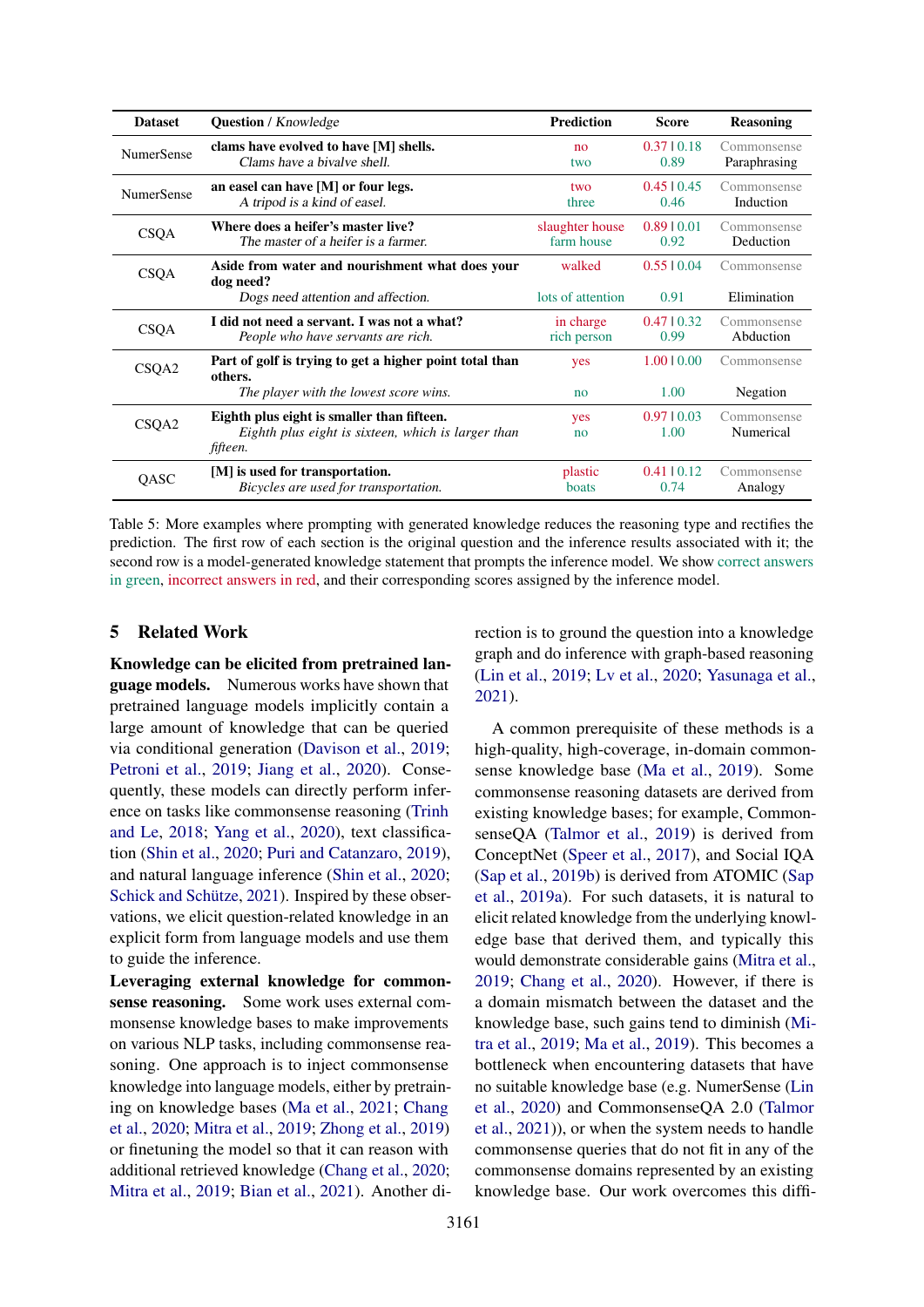culty by leveraging pretrained language models as the source of commonsense knowledge.

Adding generated text during inference. Recently, several works show that model performance on commonsense reasoning can be boosted by augmenting the question with model-generated text, such as clarifications, explanations, and implications. Self-talk [\(Shwartz et al.,](#page-10-0) [2020\)](#page-10-0) elicits clarifications to concepts in the question and appends them to the inference model input. Contrastive explanations [\(Paranjape et al.,](#page-9-4) [2021\)](#page-9-4) prompts inference models with generated explanations that contrast between two answer choices. The aforementioned methods depend on task-specific templates to inquire the generator, which means they are only capable of eliciting a limited variety of knowledge and require careful hand-crafting to transfer to new tasks. Other explanation-based methods [\(Latcinnik](#page-9-18) [and Berant,](#page-9-18) [2020;](#page-9-18) [Rajani et al.,](#page-9-19) [2019\)](#page-9-19) finetune the generator model so that it produces explanations that are used for question augmentation. DynaGen [\(Bosselut et al.,](#page-8-4) [2021\)](#page-8-4) uses pretrained commonsense models to generate implications of a question and expands the inference input with these generations. However, its usage of COMeT [\(Bosselut](#page-8-5) [et al.,](#page-8-5) [2019\)](#page-8-5) as the generator confines its applicability to the social commonsense domain. Our work contributes to this general line of research, yet different from these previous methods that elicit knowledge with task-specific templates or from finetuned knowledge generators, our method requires only a few human-written demonstrations in the style of the task, making it much more flexible, easy-to-transfer, and engineering-efficient.

## 6 Conclusion

We introduce generated knowledge prompting, a simple method to elicit and integrate knowledge from language models so as to improve performance on commonsense reasoning tasks. In particular, we generate knowledge statements by prompting a language model with task-specific, humanwritten, few-shot demonstrations of questionknowledge pairs. We show that knowledge can be integrated by simply plugging it in at inference time, with no need to finetune the model for knowledge integration. Our method shows effectiveness across multiple datasets, sets the new state-of-theart on three commonsense reasoning tasks, and works under a variety of settings. The method's success highlights language models as sources of

flexible, high-quality knowledge for commonsense reasoning.

### Acknowledgements

This work was funded in part by the Natural Sciences and Engineering Research Council of Canada (NSERC) (funding reference number 401233309), DARPA MCS program through NIWC Pacific (N66001-19-2-4031), and the Allen Institute for AI. We also thank Google Cloud Compute, as well as OpenAI.

We thank Daniel Khashabi, Vered Shwartz, Bhargavi Paranjape, Bill Yuchen Lin, Jonathan Herzig for their help with the experiments and evaluation.

### **References**

- <span id="page-8-0"></span>Ning Bian, Xianpei Han, Bo Chen, and Le Sun. 2021. Benchmarking knowledge-enhanced commonsense question answering via knowledge-to-text transformation. arXiv preprint arXiv:2101.00760.
- <span id="page-8-4"></span>Antoine Bosselut, Ronan Le Bras, and Yejin Choi. 2021. Dynamic neuro-symbolic knowledge graph construction for zero-shot commonsense question answering. In Proceedings of the 35th AAAI Conference on Artificial Intelligence (AAAI).
- <span id="page-8-5"></span>Antoine Bosselut, Hannah Rashkin, Maarten Sap, Chaitanya Malaviya, Asli Celikyilmaz, and Yejin Choi. 2019. [COMET: Commonsense transformers](https://doi.org/10.18653/v1/P19-1470) [for automatic knowledge graph construction.](https://doi.org/10.18653/v1/P19-1470) In Proceedings of the 57th Annual Meeting of the Association for Computational Linguistics, pages 4762–4779, Florence, Italy. Association for Computational Linguistics.
- <span id="page-8-2"></span>Tom B Brown, Benjamin Mann, Nick Ryder, Melanie Subbiah, Jared Kaplan, Prafulla Dhariwal, Arvind Neelakantan, Pranav Shyam, Girish Sastry, Amanda Askell, et al. 2020. Language models are few-shot learners. arXiv preprint arXiv:2005.14165.
- <span id="page-8-1"></span>Ting-Yun Chang, Yang Liu, Karthik Gopalakrishnan, Behnam Hedayatnia, Pei Zhou, and Dilek Hakkani-Tur. 2020. [Incorporating commonsense](https://doi.org/10.18653/v1/2020.deelio-1.9) [knowledge graph in pretrained models for social](https://doi.org/10.18653/v1/2020.deelio-1.9) [commonsense tasks.](https://doi.org/10.18653/v1/2020.deelio-1.9) In Proceedings of Deep Learning Inside Out (DeeLIO): The First Workshop on Knowledge Extraction and Integration for Deep Learning Architectures, pages 74–79, Online. Association for Computational Linguistics.
- <span id="page-8-3"></span>Joe Davison, Joshua Feldman, and Alexander Rush. 2019. [Commonsense knowledge mining from](https://doi.org/10.18653/v1/D19-1109) [pretrained models.](https://doi.org/10.18653/v1/D19-1109) In Proceedings of the 2019 Conference on Empirical Methods in Natural Language Processing and the 9th International Joint Conference on Natural Language Processing (EMNLP-IJCNLP), pages 1173–1178, Hong Kong, China. Association for Computational Linguistics.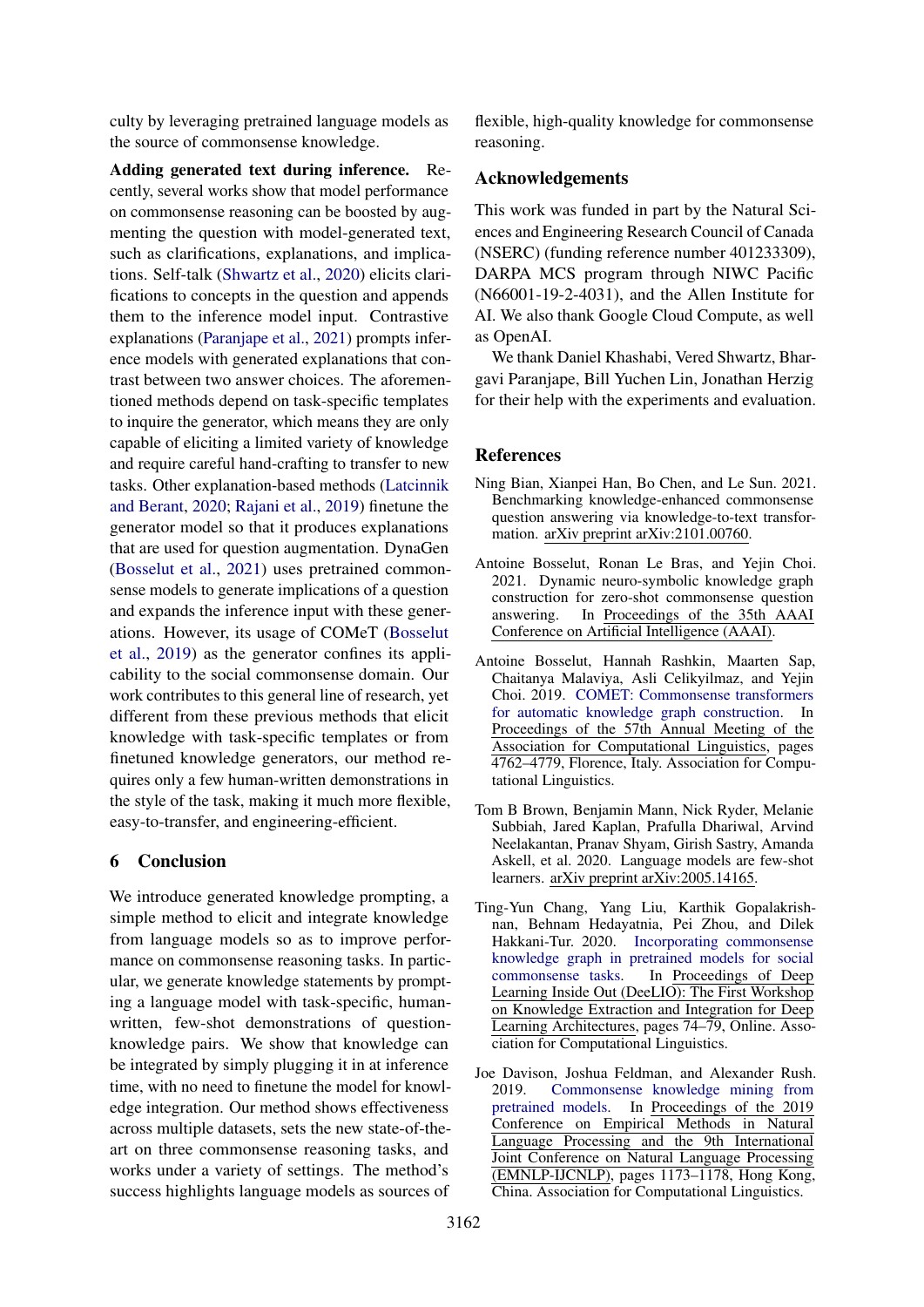- <span id="page-9-8"></span>Geoffrey E Hinton. 2002. Training products of experts by minimizing contrastive divergence. Neural computation, 14(8):1771–1800.
- <span id="page-9-7"></span>Ari Holtzman, Jan Buys, Li Du, Maxwell Forbes, and Yejin Choi. 2019. The curious case of neural text degeneration. arXiv preprint arXiv:1904.09751.
- <span id="page-9-11"></span>Zhengbao Jiang, Frank F. Xu, Jun Araki, and Graham Neubig. 2020. [How can we know what language](https://doi.org/10.1162/tacl_a_00324) [models know?](https://doi.org/10.1162/tacl_a_00324) Transactions of the Association for Computational Linguistics, 8:423–438.
- <span id="page-9-1"></span>Daniel Khashabi, Sewon Min, Tushar Khot, Ashish Sabharwal, Oyvind Tafjord, Peter Clark, and Hannaneh Hajishirzi. 2020. [UNIFIEDQA: Crossing](https://doi.org/10.18653/v1/2020.findings-emnlp.171) [format boundaries with a single QA system.](https://doi.org/10.18653/v1/2020.findings-emnlp.171) In Findings of the Association for Computational Linguistics: EMNLP 2020, pages 1896–1907, Online. Association for Computational Linguistics.
- <span id="page-9-6"></span>Tushar Khot, Peter Clark, Michal Guerquin, Peter Jansen, and Ashish Sabharwal. 2020. Qasc: A dataset for question answering via sentence composition. In Proceedings of the AAAI Conference on Artificial Intelligence, volume 34, pages 8082–8090.
- <span id="page-9-9"></span>J Richard Landis and Gary G Koch. 1977. The measurement of observer agreement for categorical data. biometrics, pages 159–174.
- <span id="page-9-18"></span>Veronica Latcinnik and Jonathan Berant. 2020. Explaining question answering models through text generation. arXiv preprint arXiv:2004.05569.
- <span id="page-9-14"></span>Bill Yuchen Lin, Xinyue Chen, Jamin Chen, and Xiang Ren. 2019. [KagNet: Knowledge-aware graph net](https://doi.org/10.18653/v1/D19-1282)[works for commonsense reasoning.](https://doi.org/10.18653/v1/D19-1282) In Proceedings of the 2019 Conference on Empirical Methods in Natural Language Processing and the 9th International Joint Conference on Natural Language Processing (EMNLP-IJCNLP), pages 2829–2839, Hong Kong, China. Association for Computational Linguistics.
- <span id="page-9-5"></span>Bill Yuchen Lin, Seyeon Lee, Rahul Khanna, and Xiang Ren. 2020. [Birds have four legs?! NumerSense:](https://doi.org/10.18653/v1/2020.emnlp-main.557) [Probing Numerical Commonsense Knowledge of](https://doi.org/10.18653/v1/2020.emnlp-main.557) [Pre-Trained Language Models.](https://doi.org/10.18653/v1/2020.emnlp-main.557) In Proceedings of the 2020 Conference on Empirical Methods in Natural Language Processing (EMNLP), pages 6862–6868, Online. Association for Computational Linguistics.
- <span id="page-9-2"></span>Nicholas Lourie, Ronan Le Bras, Chandra Bhagavatula, and Yejin Choi. 2021. Unicorn on rainbow: A universal commonsense reasoning model on a new multitask benchmark. arXiv preprint arXiv:2103.13009.
- <span id="page-9-15"></span>Shangwen Lv, Daya Guo, Jingjing Xu, Duyu Tang, Nan Duan, Ming Gong, Linjun Shou, Daxin Jiang, Guihong Cao, and Songlin Hu. 2020. Graphbased reasoning over heterogeneous external knowledge for commonsense question answering. In Proceedings of the AAAI Conference on Artificial Intelligence, volume 34, pages 8449–8456.
- <span id="page-9-16"></span>Kaixin Ma, Jonathan Francis, Quanyang Lu, Eric Nyberg, and Alessandro Oltramari. 2019. [Towards](https://doi.org/10.18653/v1/D19-6003) [generalizable neuro-symbolic systems for common](https://doi.org/10.18653/v1/D19-6003)[sense question answering.](https://doi.org/10.18653/v1/D19-6003) In Proceedings of the First Workshop on Commonsense Inference in Natural Language Processing, pages 22–32, Hong Kong, China. Association for Computational Linguistics.
- <span id="page-9-13"></span>Kaixin Ma, Filip Ilievski, Jonathan Francis, Yonatan Bisk, Eric Nyberg, and Alessandro Oltramari. 2021. Knowledge-driven data construction for zero-shot evaluation in commonsense question answering. In 35th AAAI Conference on Artificial Intelligence.
- <span id="page-9-0"></span>Arindam Mitra, Pratyay Banerjee, Kuntal Kumar Pal, Swaroop Mishra, and Chitta Baral. 2019. How additional knowledge can improve natural language commonsense question answering? arXiv preprint arXiv:1909.08855.
- <span id="page-9-4"></span>Bhargavi Paranjape, Julian Michael, Marjan Ghazvininejad, Hannaneh Hajishirzi, and Luke Zettlemoyer. 2021. [Prompting contrastive explana](https://doi.org/10.18653/v1/2021.findings-acl.366)[tions for commonsense reasoning tasks.](https://doi.org/10.18653/v1/2021.findings-acl.366) In Findings of the Association for Computational Linguistics: ACL-IJCNLP 2021, pages 4179–4192, Online. Association for Computational Linguistics.
- <span id="page-9-10"></span>Fabio Petroni, Tim Rocktäschel, Sebastian Riedel, Patrick Lewis, Anton Bakhtin, Yuxiang Wu, and Alexander Miller. 2019. [Language models as](https://doi.org/10.18653/v1/D19-1250) [knowledge bases?](https://doi.org/10.18653/v1/D19-1250) In Proceedings of the 2019 Conference on Empirical Methods in Natural Language Processing and the 9th International Joint Conference on Natural Language Processing (EMNLP-IJCNLP), pages 2463–2473, Hong Kong, China. Association for Computational Linguistics.
- <span id="page-9-12"></span>Raul Puri and Bryan Catanzaro. 2019. Zero-shot text classification with generative language models. arXiv preprint arXiv:1912.10165.
- <span id="page-9-3"></span>Colin Raffel, Noam Shazeer, Adam Roberts, Katherine Lee, Sharan Narang, Michael Matena, Yanqi Zhou, Wei Li, and Peter J Liu. 2019. Exploring the limits of transfer learning with a unified text-to-text transformer. arXiv preprint arXiv:1910.10683.
- <span id="page-9-19"></span>Nazneen Fatema Rajani, Bryan McCann, Caiming Xiong, and Richard Socher. 2019. [Explain yourself!](https://doi.org/10.18653/v1/P19-1487) [leveraging language models for commonsense rea](https://doi.org/10.18653/v1/P19-1487)[soning.](https://doi.org/10.18653/v1/P19-1487) In Proceedings of the 57th Annual Meeting of the Association for Computational Linguistics, pages 4932–4942, Florence, Italy. Association for Computational Linguistics.
- <span id="page-9-17"></span>Maarten Sap, Ronan Le Bras, Emily Allaway, Chandra Bhagavatula, Nicholas Lourie, Hannah Rashkin, Brendan Roof, Noah A Smith, and Yejin Choi. 2019a. Atomic: An atlas of machine commonsense for if-then reasoning. In Proceedings of the AAAI Conference on Artificial Intelligence, volume 33, pages 3027–3035.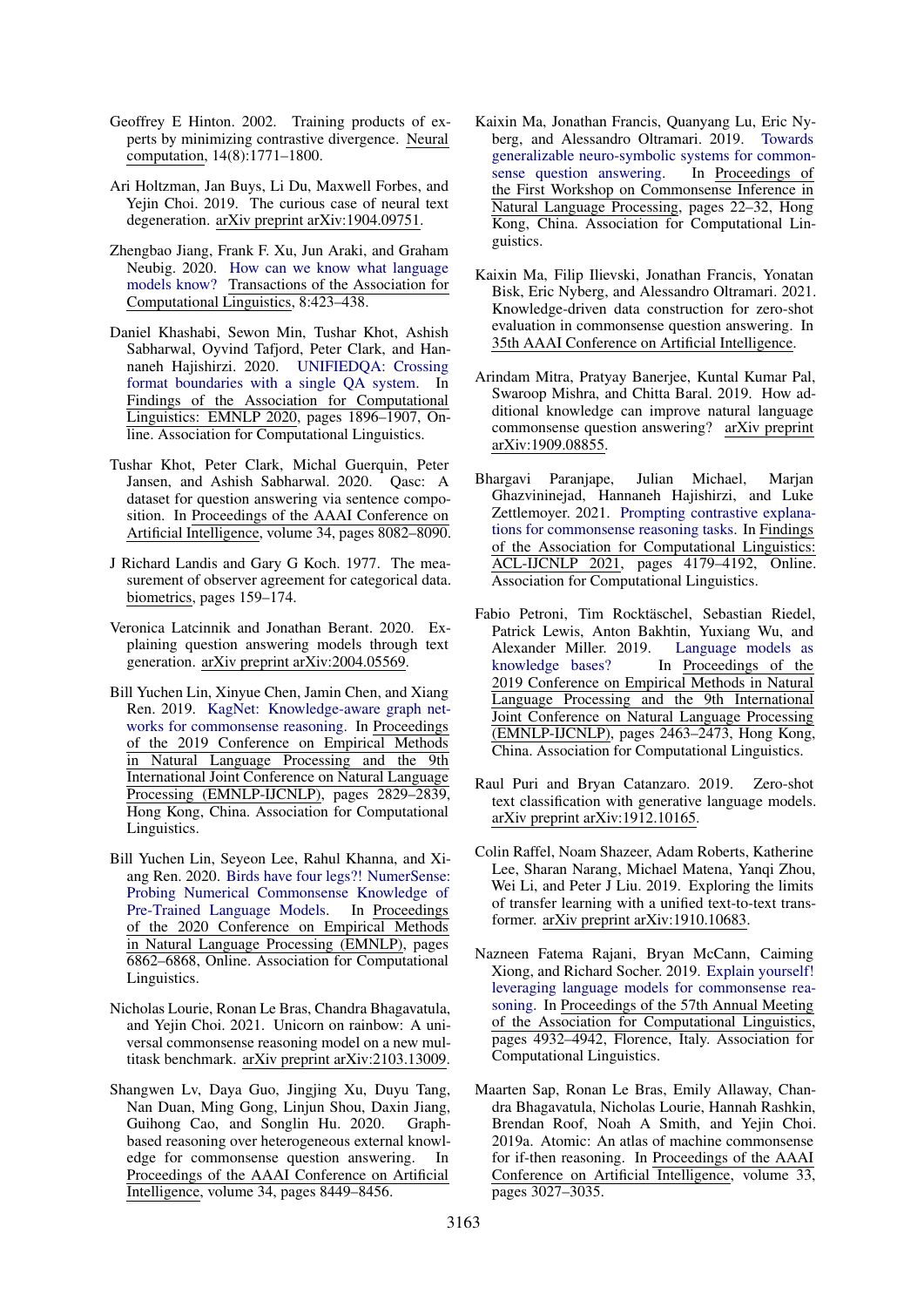- <span id="page-10-12"></span>Maarten Sap, Hannah Rashkin, Derek Chen, Ronan Le Bras, and Yejin Choi. 2019b. [Social](https://doi.org/10.18653/v1/D19-1454) [IQa: Commonsense reasoning about social interac](https://doi.org/10.18653/v1/D19-1454)[tions.](https://doi.org/10.18653/v1/D19-1454) In Proceedings of the 2019 Conference on Empirical Methods in Natural Language Processing and the 9th International Joint Conference on Natural Language Processing (EMNLP-IJCNLP), pages 4463–4473, Hong Kong, China. Association for Computational Linguistics.
- <span id="page-10-8"></span>Timo Schick and Hinrich Schütze. 2021. [Exploiting](https://aclanthology.org/2021.eacl-main.20) [cloze-questions for few-shot text classification and](https://aclanthology.org/2021.eacl-main.20) [natural language inference.](https://aclanthology.org/2021.eacl-main.20) In Proceedings of the 16th Conference of the European Chapter of the Association for Computational Linguistics: Main Volume, pages 255–269, Online. Association for Computational Linguistics.
- <span id="page-10-7"></span>Taylor Shin, Yasaman Razeghi, Robert L. Logan IV, Eric Wallace, and Sameer Singh. 2020. [Auto-](https://doi.org/10.18653/v1/2020.emnlp-main.346)[Prompt: Eliciting Knowledge from Language Mod](https://doi.org/10.18653/v1/2020.emnlp-main.346)[els with Automatically Generated Prompts.](https://doi.org/10.18653/v1/2020.emnlp-main.346) In Proceedings of the 2020 Conference on Empirical Methods in Natural Language Processing (EMNLP), pages 4222–4235, Online. Association for Computational Linguistics.
- <span id="page-10-0"></span>Vered Shwartz, Peter West, Ronan Le Bras, Chandra Bhagavatula, and Yejin Choi. 2020. [Unsupervised](https://doi.org/10.18653/v1/2020.emnlp-main.373) [commonsense question answering with self-talk.](https://doi.org/10.18653/v1/2020.emnlp-main.373) In Proceedings of the 2020 Conference on Empirical Methods in Natural Language Processing (EMNLP), pages 4615–4629, Online. Association for Computational Linguistics.
- <span id="page-10-11"></span>Robyn Speer, Joshua Chin, and Catherine Havasi. 2017. Conceptnet 5.5: An open multilingual graph of general knowledge. In Thirty-first AAAI conference on artificial intelligence.
- <span id="page-10-1"></span>Alon Talmor, Jonathan Herzig, Nicholas Lourie, and Jonathan Berant. 2019. [CommonsenseQA: A ques](https://doi.org/10.18653/v1/N19-1421)[tion answering challenge targeting commonsense](https://doi.org/10.18653/v1/N19-1421) [knowledge.](https://doi.org/10.18653/v1/N19-1421) In Proceedings of the 2019 Conference of the North American Chapter of the Association for Computational Linguistics: Human Language Technologies, Volume 1 (Long and Short Papers), pages 4149–4158, Minneapolis, Minnesota. Association for Computational Linguistics.
- <span id="page-10-2"></span>Alon Talmor, Ori Yoran, Ronan Le Bras, Chandra Bhagavatula, Yoav Goldberg, Yejin Choi, and Jonathan Berant. 2021. Commonsenseqa 2.0: Exposing the limits of ai through gamification.
- <span id="page-10-5"></span>Trieu H Trinh and Quoc V Le. 2018. A simple method for commonsense reasoning. arXiv preprint arXiv:1806.02847.
- <span id="page-10-4"></span>Jun Yan. 2021. [Usc ink submission on numersense.](https://docs.google.com/document/d/1f3ZJEZ59JAO9ejUMItrqKe2sz1VimilY5fQfdNhyRTg/edit)
- <span id="page-10-6"></span>Jheng-Hong Yang, Sheng-Chieh Lin, Rodrigo Nogueira, Ming-Feng Tsai, Chuan-Ju Wang, and Jimmy Lin. 2020. [Designing templates for elic](https://doi.org/10.18653/v1/2020.coling-main.307)[iting commonsense knowledge from pretrained](https://doi.org/10.18653/v1/2020.coling-main.307)

[sequence-to-sequence models.](https://doi.org/10.18653/v1/2020.coling-main.307) In Proceedings of the 28th International Conference on Computational Linguistics, pages 3449–3453, Barcelona, Spain (Online). International Committee on Computational Linguistics.

- <span id="page-10-10"></span>Michihiro Yasunaga, Hongyu Ren, Antoine Bosselut, Percy Liang, and Jure Leskovec. 2021. [QA-GNN:](https://doi.org/10.18653/v1/2021.naacl-main.45) [Reasoning with language models and knowledge](https://doi.org/10.18653/v1/2021.naacl-main.45) [graphs for question answering.](https://doi.org/10.18653/v1/2021.naacl-main.45) In Proceedings of the 2021 Conference of the North American Chapter of the Association for Computational Linguistics: Human Language Technologies, pages 535–546, Online. Association for Computational Linguistics.
- <span id="page-10-3"></span>Yuhui Zhang. 2021. [Stanford submission on nu](https://docs.google.com/document/d/1xf-EDVV3UnCqVCr7y5D1YQPA0T3CSf9Xq1UdZ242yYQ/edit)[mersense.](https://docs.google.com/document/d/1xf-EDVV3UnCqVCr7y5D1YQPA0T3CSf9Xq1UdZ242yYQ/edit)
- <span id="page-10-9"></span>Wanjun Zhong, Duyu Tang, Nan Duan, Ming Zhou, Jiahai Wang, and Jian Yin. 2019. Improving question answering by commonsense-based pre-training. In CCF International Conference on Natural Language Processing and Chinese Computing, pages 16–28. Springer.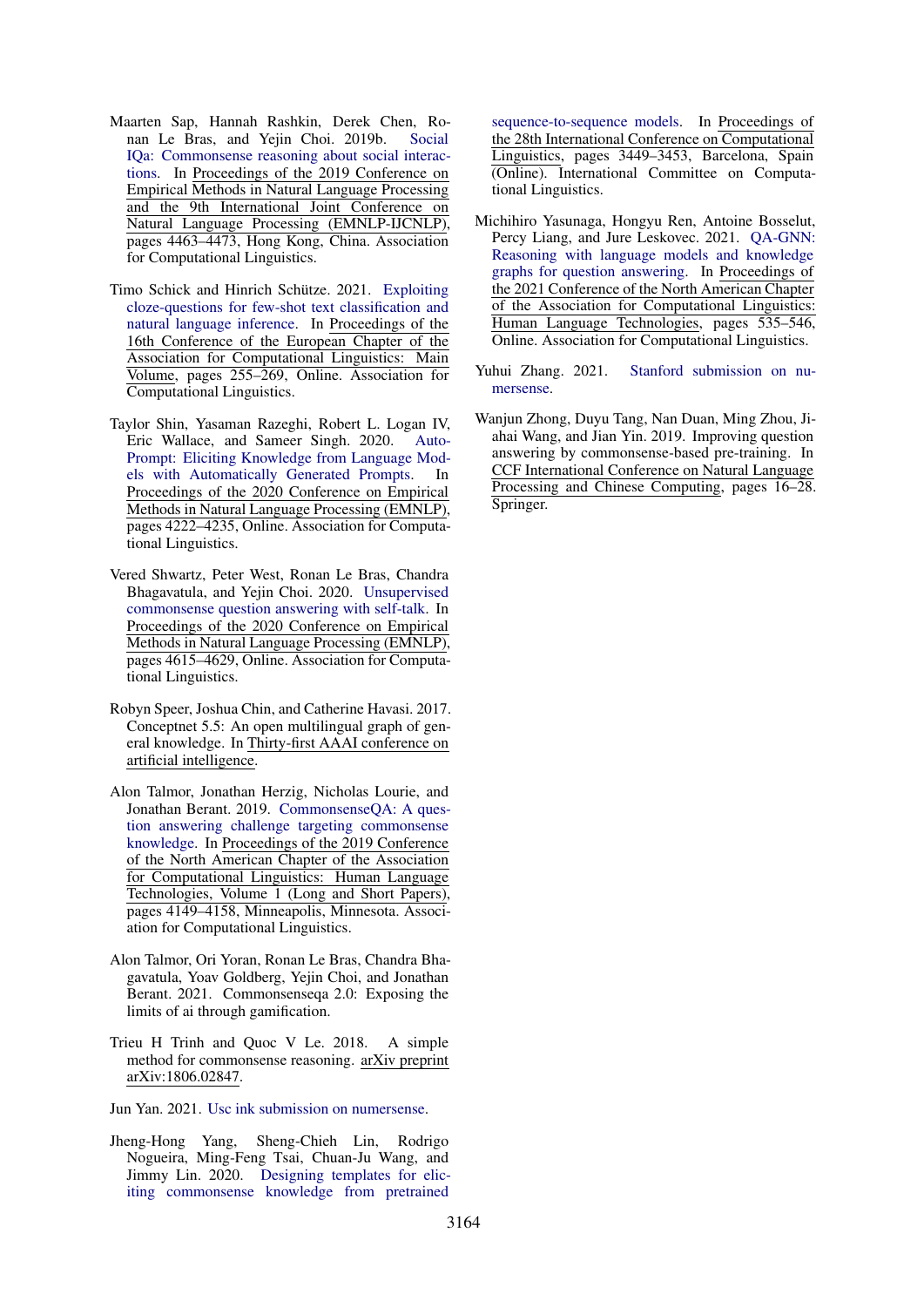# A Appendix

## A.1 Comparison with Prior Methods

[Table 6](#page-11-2) summarizes the comparison between our generated knowledge prompting method and prior methods that add generated text to an inference model for commonsense reasoning tasks. Our method is unique because it uses few-shot demonstrations to prompt for knowledge generation, and can apply to finetuned inference models without joint finetuning with knowledge.

## <span id="page-11-0"></span>A.2 Prompts for Knowledge Generation

[Table 7](#page-12-0) through [10](#page-13-0) shows the full prompts for knowledge generation that we use for each evaluated task: NumerSense, CSQA, CSQA2, and QASC.

## <span id="page-11-1"></span>A.3 Human Evaluation Guidelines

[Table 11](#page-14-0) and [12](#page-15-0) shows the detailed guidelines we use for human evaluation of generated knowledge.

## B Checklist

## B.1 Limitations and Risks

Limitations. Our method is tested on a representative selection of commonsense reasoning tasks and datasets. Applying this method to other tasks may require people with moderate expertise to craft a task-specific prompt to feed into the method.

Risks. It is possible that our proposed method may lower the performance of commonsense reasoning systems, if not implemented properly or using badly-designed prompts. Such risk can be mitigated by following the prompt design guidelines in this paper ([§2.1\)](#page-1-1).

## <span id="page-11-2"></span>Method Knowledge Generator Inference Model **CAGE** [\(Rajani et al.,](#page-9-19) [2019\)](#page-9-19) task-finetuned joint-finetuned<br>
Latcinnik and Berant (2020) task-finetuned ioint-finetuned [Latcinnik and Berant](#page-9-18) [\(2020\)](#page-9-18) task-finetuned **DynaGen** [\(Bosselut et al.,](#page-8-4) [2021\)](#page-8-4) task-finetuned joint-finetuned Self-talk [\(Shwartz et al.,](#page-10-0) [2020\)](#page-10-0) template-prompted 0-shot **Contrastive expl.** (Paraniape et al., [2021\)](#page-9-4) template-prompted 0-shot  $\&$  joint-finetuned Generated knowledge prompting (ours) demonstrations-prompted 0-shot & task-finetuned

Table 6: Comparison of methods that add generated text to an inference model. Knowledge Generator: *taskfinetuned* – a model finetuned to generate task-specific knowledge; *template-prompted* – an off-the-shelf LM from which knowledge statements are elicited via templates; *demonstration-prompted* – an off-the-shelf LM from which knowledge statements are elicited via few-shot demonstrations ([§2.1\)](#page-1-1). Inference Model: *0-shot* – an off-the-shelf LM that is set up to make predictions; *task-finetuned* – a model finetuned with task training data (and without seeing extra knowledge); *joint-finetuned* – a model finetuned with task training data *and* generated knowledge.

# B.2 Computation

We do not train any new model in this paper. Inference is conducted on Quadro RTX 8000 GPUs and costs about 200 GPU hours in total. Knowledge generation is done with the OpenAI GPT-3 API, with an approximate cost of \$500.

Our method is implemented with PyTorch and the Huggingface Transformers library.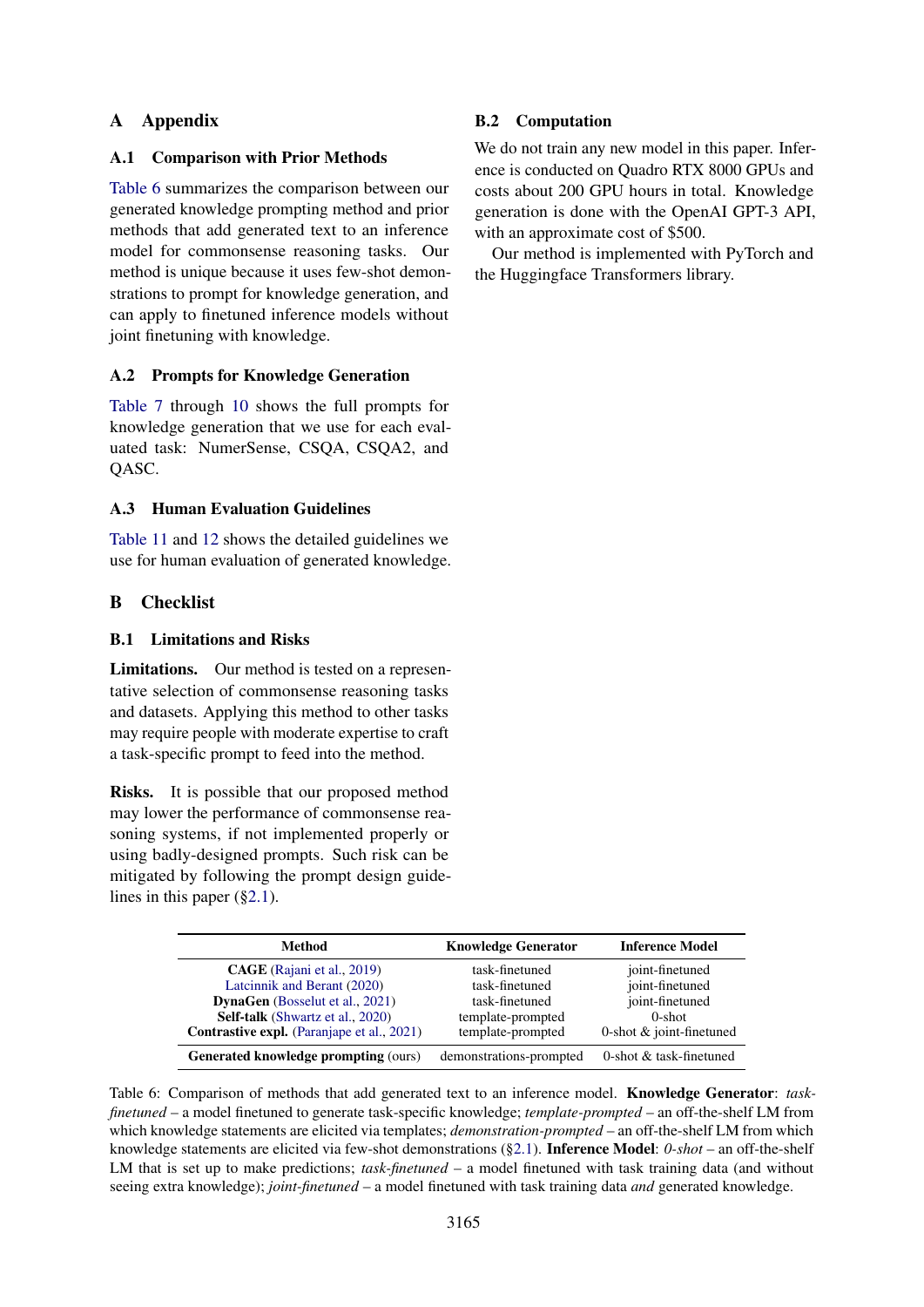<span id="page-12-0"></span>

| Task       | Prompt                                                                    |
|------------|---------------------------------------------------------------------------|
| NumerSense | Generate some numerical facts about objects. Examples:                    |
|            | Input: penguins have <mask> wings.</mask>                                 |
|            | Knowledge: <i>Birds have two wings. Penguin is a kind of bird.</i>        |
|            | Input: a parallelogram has $\langle \text{mask}\rangle$ sides.            |
|            | Knowledge: A rectangular is a parallelogram. A square is a parallelogram. |
|            | Input: there are <mask> feet in a yard.</mask>                            |
|            | Knowledge: A yard is three feet.                                          |
|            | Input: water can exist in $\langle \text{mask}\rangle$ states.            |
|            | Knowledge: <i>There states for matter are solid, liquid, and gas.</i>     |
|            | Input: a typical human being has <mask> limbs.</mask>                     |
|            | Knowledge: <i>Human has two arms and two legs</i> .                       |
|            | Input: {question}                                                         |
|            | Knowledge:                                                                |

Table 7: Prompt for knowledge generation on NumerSense. Demonstration examples are manually written and the knowledge enables explicit reasoning procedures to answer the input question.

| Task | <b>Prompt</b>                                                                                                                                                                   |
|------|---------------------------------------------------------------------------------------------------------------------------------------------------------------------------------|
| CSQA | Generate some knowledge about the concepts in the input. Examples:                                                                                                              |
|      | Input: Google Maps and other highway and street GPS services have replaced what?<br>Knowledge: <i>Electronic maps are the modern version of paper atlas</i> .                   |
|      | Input: The fox walked from the city into the forest, what was it looking for?<br>Knowledge: Natural habitats are usually away from cities.                                      |
|      | Input: You can share files with someone if you have a connection to a what?<br>Knowledge: Files can be shared over the Internet.                                                |
|      | Input: Too many people want exotic snakes. The demand is driving what to carry them?<br>Knowledge: <i>Some people raise snakes as pets</i> .                                    |
|      | Input: The body guard was good at his duties, he made the person who hired him what?<br>Knowledge: The job of body guards is to ensure the safety and security of the employer. |
|      | Input: {question}<br>Knowledge:                                                                                                                                                 |
|      |                                                                                                                                                                                 |

Table 8: Prompt for knowledge generation on CSQA. Demonstration examples are selected from the CSQA training set; we manually write relevant knowledge for each input question.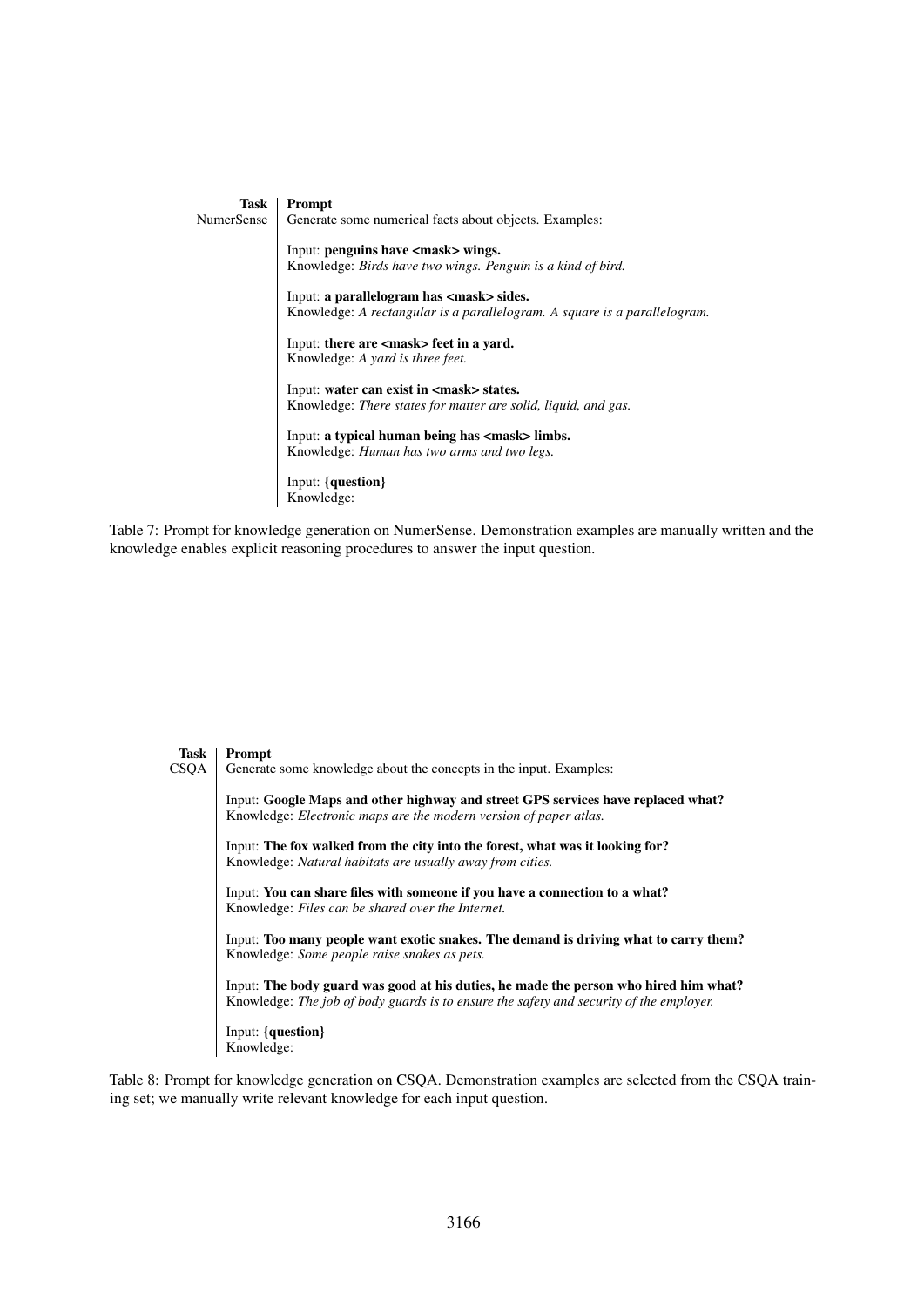#### Task Prompt

CSQA2 Generate some knowledge about the input. Examples:

#### Input: Greece is larger than mexico.

Knowledge: *Greece is approximately 131,957 sq km, while Mexico is approximately 1,964,375 sq km, making Mexico 1,389% larger than Greece.*

#### Input: Glasses always fog up.

Knowledge: *Condensation occurs on eyeglass lenses when water vapor from your sweat, breath, and ambient humidity lands on a cold surface, cools, and then changes into tiny drops of liquid, forming a film that you see as fog. Your lenses will be relatively cool compared to your breath, especially when the outside air is cold.*

#### Input: A fish is capable of thinking.

Knowledge: *Fish are more intelligent than they appear. In many areas, such as memory, their cognitive powers match or exceed those of 'higher' vertebrates including non-human primates. Fish's long-term memories help them keep track of complex social relationships.*

#### Input: A common effect of smoking lots of cigarettes in one's lifetime is a higher than normal chance of getting lung cancer.

Knowledge: *Those who consistently averaged less than one cigarette per day over their lifetime had nine times the risk of dying from lung cancer than never smokers. Among people who smoked between one and 10 cigarettes per day, the risk of dying from lung cancer was nearly 12 times higher than that of never smokers.*

#### Input: A rock is the same size as a pebble.

Knowledge: *A pebble is a clast of rock with a particle size of 4 to 64 millimetres based on the Udden-Wentworth scale of sedimentology. Pebbles are generally considered larger than granules (2 to 4 millimetres diameter) and smaller than cobbles (64 to 256 millimetres diameter).*

Input: {question} Knowledge:

Table 9: Prompt for knowledge generation on CSQA2. Demonstration examples are selected from the CSQA2 training set; we use the annotated *Google featured snippet* as the knowledge.

<span id="page-13-0"></span>

| Task | Prompt                                                                                                 |
|------|--------------------------------------------------------------------------------------------------------|
| QASC | Generate some knowledge about the input. Examples:                                                     |
|      | Input: What type of water formation is formed by clouds?<br>Knowledge: Clouds are made of water vapor. |
|      | Input: What can prevent food spoilage?                                                                 |
|      | Knowledge: Dehydrating food is used for preserving food.                                               |
|      | Input: The process by which genes are passed is                                                        |
|      | Knowledge: <i>Genes are passed from parent to offspring</i> .                                          |
|      | Input: The stomach does what in the body?                                                              |
|      | Knowledge: The stomach is part of the digestive system.                                                |
|      | Input: What can cause rocks to break down?                                                             |
|      | Knowledge: Mechanical weathering is when rocks are broken down by mechanical means.                    |
|      | Input: {question}                                                                                      |
|      | Knowledge:                                                                                             |

Table 10: Prompt for knowledge generation on QASC. Demonstration examples are selected from the QASC training set; we use one of the gold separate facts as the knowledge.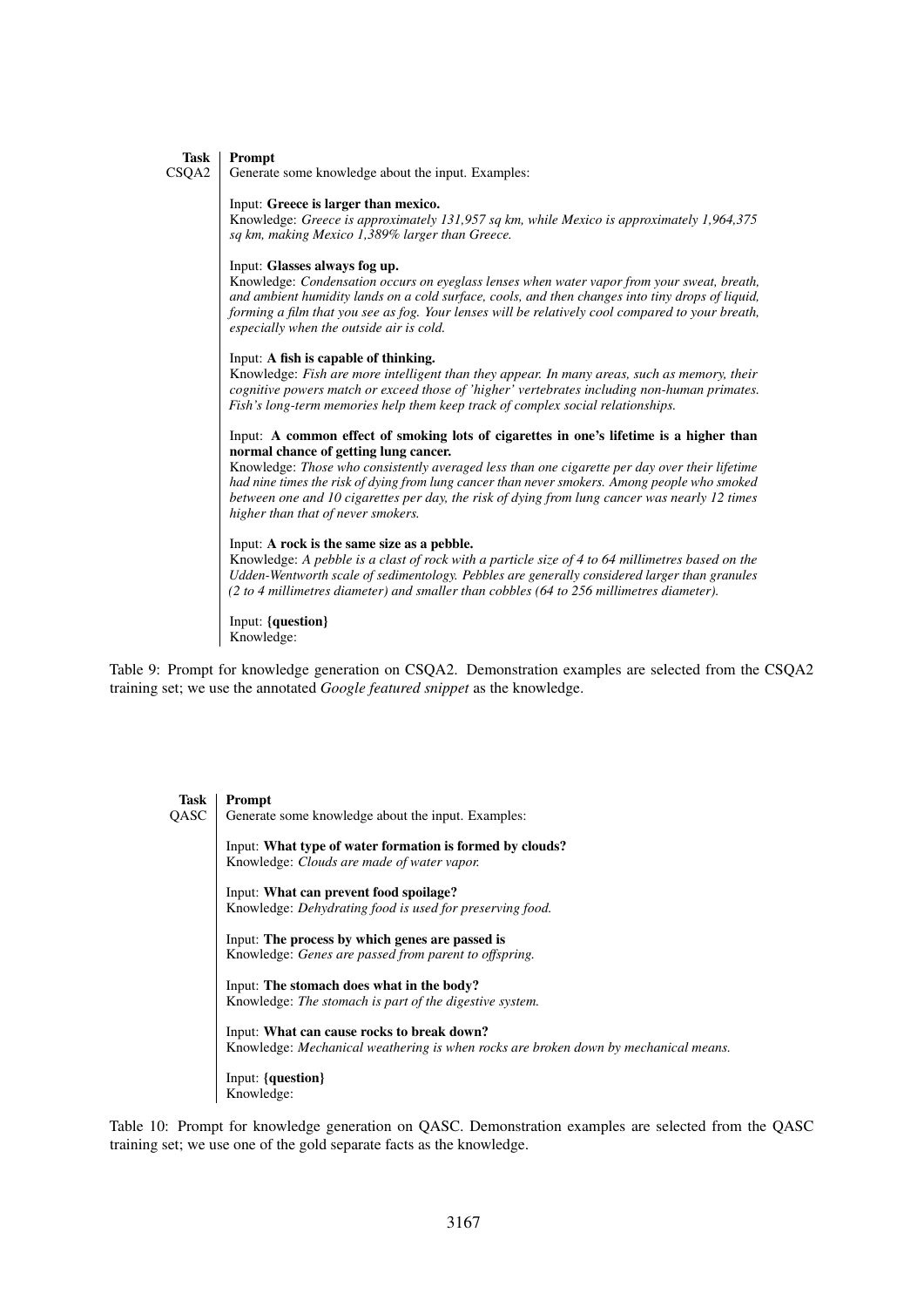<span id="page-14-0"></span>

| <b>Attribute</b> | <b>Options</b>                                                                          | <b>Description and Examples</b>                                                                                                                                                                                                                                                                               |
|------------------|-----------------------------------------------------------------------------------------|---------------------------------------------------------------------------------------------------------------------------------------------------------------------------------------------------------------------------------------------------------------------------------------------------------------|
| Grammaticality   | grammarical;<br>ungrammatical<br>understand-<br>but<br>able;<br>completely<br>gibberish | Whether the knowledge statement is grammatical. We are aware that some of<br>the statements are not fully grammatical. If you can still understand what the<br>statement says, even if it's an incomplete sentence or slightly ungrammatical,<br>please select the "ungrammatical but understandable" option. |
| Relevance        | relevant; not rele-<br>vant                                                             | Whether a knowledge statement is relevant to the given question. A statement<br>is relevant if it covers one the same topics as the question, or contains a salient<br>concept that is same or similar to one in the question. Examples:                                                                      |
|                  |                                                                                         | [Question] you may take the subway back and forth to work <mask> days a<br/>week.</mask>                                                                                                                                                                                                                      |
|                  |                                                                                         | [Knowledge] You take the subway back and forth to work five days a week.<br>[Judgment] Relevant, because the question and knowledge are both about the<br>topic of business days.                                                                                                                             |
|                  |                                                                                         | [Question] a bradypus torquatus is native to brazil and has <mask> toes on each<br/>limb.</mask>                                                                                                                                                                                                              |
|                  |                                                                                         | [Knowledge] A bradypus torquatus is a kind of mammal. A mammal has four<br>limbs.                                                                                                                                                                                                                             |
|                  |                                                                                         | [Judgment] Relevant, because the question and knowledge share a common<br>salient concept "bradypus torquatus".                                                                                                                                                                                               |
| Factuality       | factual; not factual                                                                    | Whether a knowledge statement is (mostly) factually correct or not. If there are<br>exceptions or corner cases, it can still be considered factual if they are rare or<br>unlikely. Examples:                                                                                                                 |
|                  |                                                                                         | [Knowledge] A limousine has four doors.<br>[Judgment] Factual.                                                                                                                                                                                                                                                |
|                  |                                                                                         | [Knowledge] A human hand has four fingers and a thumb.<br>[Judgment] Factual, despite that there are exceptions - people with disabilities<br>may have less or more fingers.                                                                                                                                  |
|                  |                                                                                         | [Knowledge] A rectangle is a shape with two equal sides.<br>[Judgment] Not factual, because a rectangle has four sides.                                                                                                                                                                                       |

Table 11: Human evaluation guidelines. Continued in [Table 12.](#page-15-0)